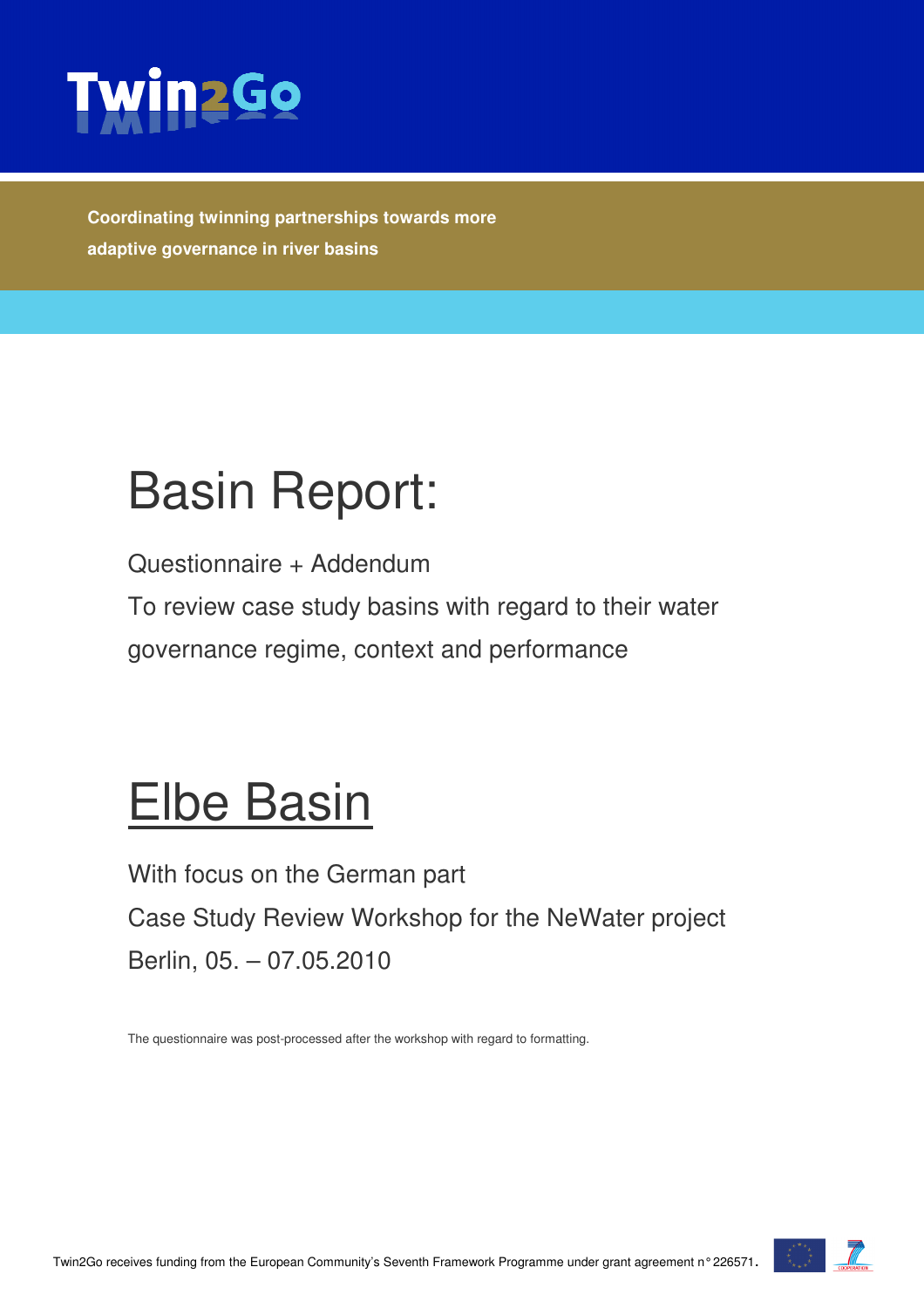#### **About this questionnaire**

This questionnaire was developed within the scope of the Twin2Go project. It serves to record case study data about a river basin's water governance regime, its context and its performance. An explanation of the indicators, pre-defined scores and potential data sources is provided in the guidance on this questionnaire (Twin2Go, Guidance on the Questionnaire of the Twin2Go Case Study Review Workshops. 13/03/10).

Scores to each of the indicators are assigned according the suggested score scheme proposed in the guidance. In the case of numerical indicators like indices, the numerical values are added in brackets after the score, e.g. "B (0.178)" or "C (12,534)". For a better understanding of the recorded issue, additional information is added in the "comments" column.

If not specified differently, the indicators refer to the national part of the basin of interest, i.e. the German part of the Elbe basin.

A few weeks before the Case Study Review Workshop in Berlin (May 5-7 2010) started, the questionnaire was sent to the invited case study experts. So the experts had enough time to prepare themselves by studying the questionnaire intensively. They pre-filled a lot of answers and marked ambiguities and misunderstandings related to nearly a dozen of questions. During the group discussions it was possible solve the problems they had with single questions.

The questionnaire was discussed and completed in workgroup sessions during the workshop Difficulties concerning indicators were discussed in the plenum.

The questions 3, 4, 10, 11, 12, 25, 41, 50, 52, 62, 66, 67, 74, 76, 81 were the most discussed ones. Most times the experts addressed misunderstandings on basis of formulation and recommended formulations, which make the questions more unambiguous. All these recommendations are documented in the Elbe questionnaire.

Sometimes the scoring schemes were responsible for the controversies. Nonetheless, nearly every question could be answered after profound discussions. But the experts could not give clear answers despite deep discussions about the questions 62, 76 and 81. This had different reasons, e.g. inappropriate scoring or no access to required information. All suggestions are documented in the Elbe questionnaire.

Based on the preliminary synthesis results and discussion during the Twin2Go synthesis workshop (Stockholm, September 1-2 2010) an addendum was made with some additional parameters.

The resulting data will be post-processed and added to the Twin2Go database. Should you feel these scores do not reflect the situation of the basin accurately, or want to contest any of the information included, you may contact the project organisers. Contact information as well as additional information regarding the project and the results can be found on www.twin2go.eu.

Names of participating experts have been removed for confidentiality purposes.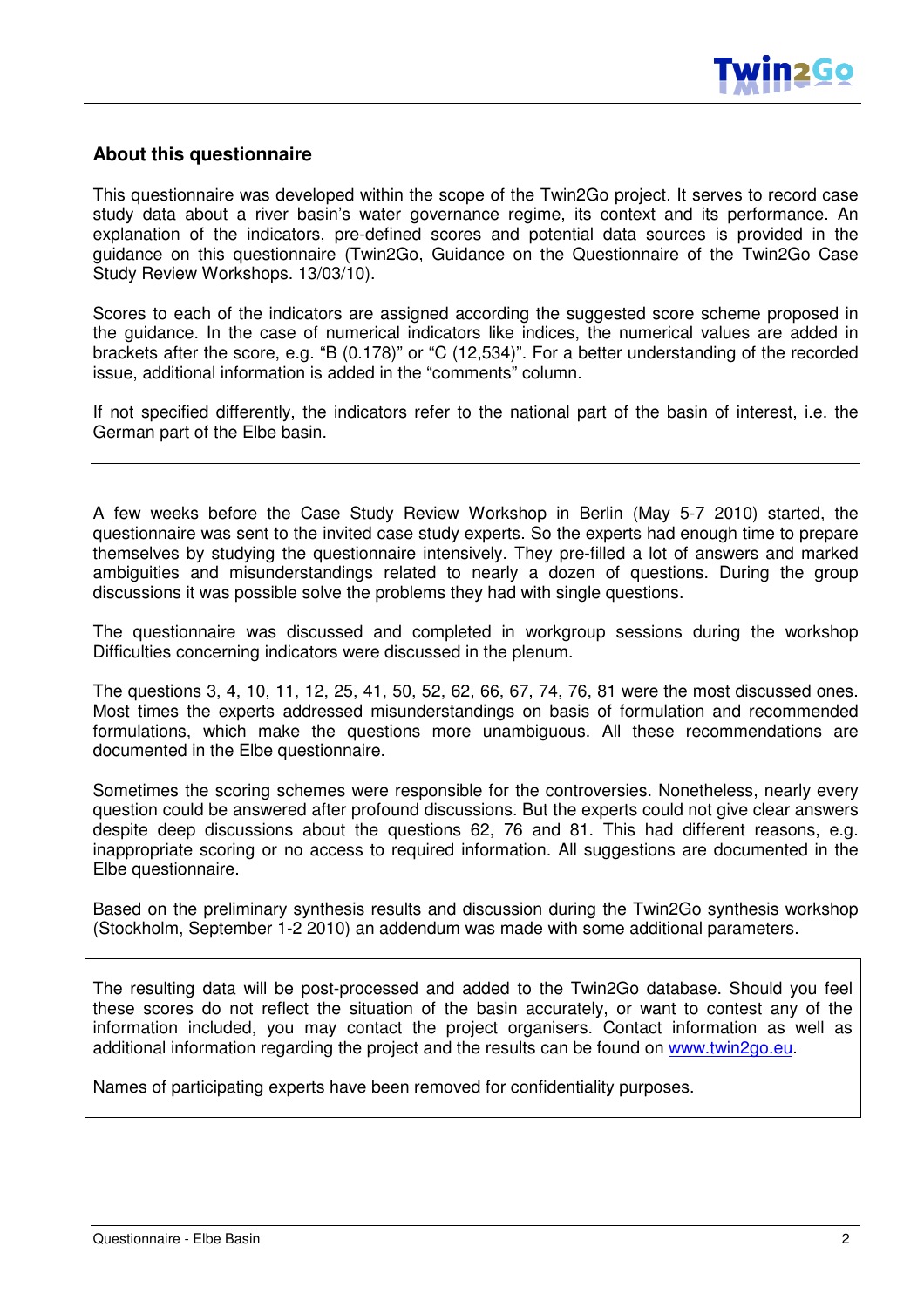

#### **Table of Contents**

| a) Water policy, institutional & legal framework (formal and informal)                                                                        | 4 |
|-----------------------------------------------------------------------------------------------------------------------------------------------|---|
| b) Formalisation of IWRM principles & Millennium Development Goals                                                                            | 7 |
| c) Decision making regarding uncertainties                                                                                                    | 7 |
| II) Actor networks with emphasis on the role and interactions of state and non-state actors and<br>a) Cooperation and coordination structures | 8 |
| b) Information sharing via formal rules, dependency relationships etc.                                                                        | 8 |
| III) Multi-level interactions across administrative boundaries and vertical integration across levels and<br>a) Centralisation                | 9 |
|                                                                                                                                               |   |
|                                                                                                                                               |   |
| II) Good Governance Principles at the national level - legal basis at the national level 11                                                   |   |
|                                                                                                                                               |   |
|                                                                                                                                               |   |
|                                                                                                                                               |   |
|                                                                                                                                               |   |
|                                                                                                                                               |   |
|                                                                                                                                               |   |
|                                                                                                                                               |   |
|                                                                                                                                               |   |
|                                                                                                                                               |   |
|                                                                                                                                               |   |
|                                                                                                                                               |   |
|                                                                                                                                               |   |
|                                                                                                                                               |   |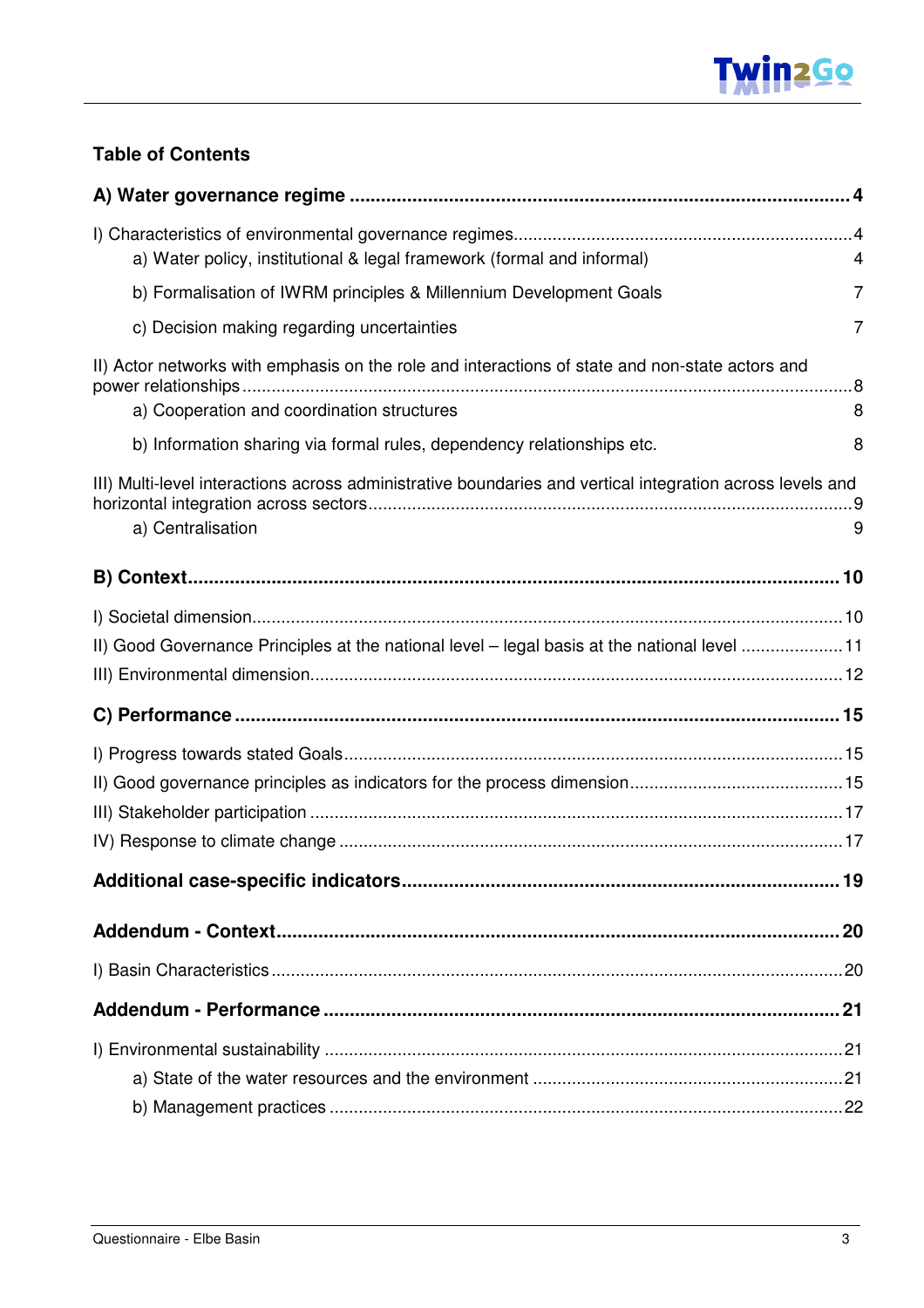

#### **A) Water governance regime**

| No. | <b>Indicator</b>                                                       | <b>Score</b>   | <b>Comments</b>                                                                                                                                                                                                                                |
|-----|------------------------------------------------------------------------|----------------|------------------------------------------------------------------------------------------------------------------------------------------------------------------------------------------------------------------------------------------------|
|     | I) Characteristics of environmental governance regimes                 |                |                                                                                                                                                                                                                                                |
|     | a) Water policy, institutional & legal framework (formal and informal) |                |                                                                                                                                                                                                                                                |
|     |                                                                        | Α              | Federal Water Management Act (Wasserhaushaltsgesetz, WHG), State Water Laws                                                                                                                                                                    |
|     |                                                                        |                | (Landeswassergesetze, LWG)                                                                                                                                                                                                                     |
| 1.  | <b>Domestic water legislation</b><br>(laws, by-laws, etc.) in place?   |                | WHG §1 "Die Gewässer sind als Bestandteil des Naturhaushalts und als<br>Lebensraum für Tiere und Pflanzen zu sichern."<br>Sorgfaltspflicht, Vorsorgepflicht, Wohle der Allgemeinheit, constraints<br>for water use despite ownership $(S1(4))$ |
|     | <b>Domestic Water Law: Public</b>                                      | $\overline{A}$ | WHG, LWG                                                                                                                                                                                                                                       |
| 2.  | character of water and legal                                           |                |                                                                                                                                                                                                                                                |
|     | status of water use rights<br><b>Domestic Water Law: Explicit</b>      | A              | WHG §20/21: protection of former/ user rights                                                                                                                                                                                                  |
| 3.  | recognition of traditional and                                         |                |                                                                                                                                                                                                                                                |
|     | indigenous water uses                                                  |                |                                                                                                                                                                                                                                                |
|     | <b>Domestic Water Law: On flow</b>                                     | B              | - Environmental flow is prescribed in the approval of power plants, ecological requirements                                                                                                                                                    |
| 4.  | availability, third party rights                                       |                | are often discussed                                                                                                                                                                                                                            |
|     | and ecological requirements                                            |                | - WHG §22                                                                                                                                                                                                                                      |
| 5.  | Integration of domestic water<br>legislation                           | A              | <b>WHG</b>                                                                                                                                                                                                                                     |
|     | <b>Multilevel structure of domestic</b>                                | $\overline{A}$ | Federal Constitution Act and LWG, WHG                                                                                                                                                                                                          |
| 6.  | water legislation and<br>subsidiarity                                  |                |                                                                                                                                                                                                                                                |
|     | <b>Existence of formal domestic</b>                                    | $\overline{A}$ |                                                                                                                                                                                                                                                |
| 7.  | administrative structure for                                           |                |                                                                                                                                                                                                                                                |
|     | water governance                                                       |                |                                                                                                                                                                                                                                                |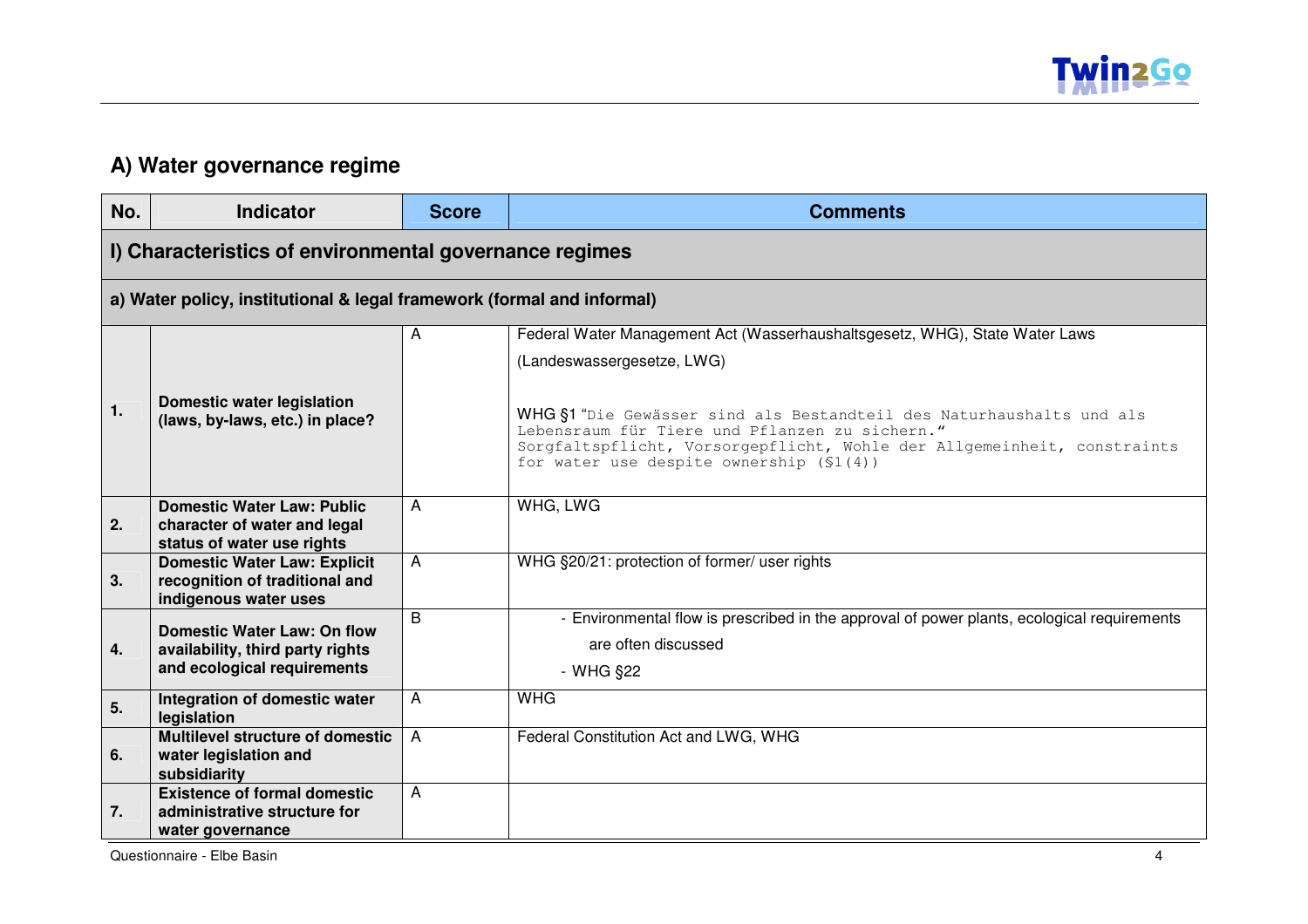

| No. | <b>Indicator</b>                                                                                                           | <b>Score</b> | <b>Comments</b>                                                                                                                                                                                                                                                                                                                                               |
|-----|----------------------------------------------------------------------------------------------------------------------------|--------------|---------------------------------------------------------------------------------------------------------------------------------------------------------------------------------------------------------------------------------------------------------------------------------------------------------------------------------------------------------------|
| 8.  | National basin organisation or<br>comparable arrangement                                                                   | D            | - River Basin District (FGG) Elbe<br>- For the German Elbe basin, ten different Länder have got formal responsibility whereas the<br>FFG Elbe (Flussgebietsgebmeinschaft Elbe) has got only the task to coordinate and<br>support cooperation but has got no legal or financial means to impelement management<br>actions/ measures.                          |
| 9.  | <b>Formalised transboundary</b><br>coordination organisation                                                               | A            | - IKSE<br>- At international level there is a Ministry conference to decide on international issues,<br>supported by ICPE secretary. This has got only the task to coordinate and support<br>cooperation but has got no legal or financial means to impelement management actions/<br>measures.                                                               |
| 10. | <b>Formal institution (legislation)</b><br>that prescribes the basin<br>management principle                               | A            | - WFD $\rightarrow$ WHG and federal states' law                                                                                                                                                                                                                                                                                                               |
| 11. | Water (basin) strategies,<br>programmes and plans                                                                          | A            | - River Basin Management Plans (RBMPs), Program of Measures (PoMs)<br>- So far for the main stream, action plans have been approved at international and<br>implemented at national level on water quality and flood.                                                                                                                                         |
| 12. | <b>Financing mechanisms:</b><br>Degree of investment from<br>private sector/ public/ other<br>sources (e.g. international) | B            | - To be checked in RBMP Elbe/ answer refers to RBM, with regard to drinking water/<br>sanitation answer would be probably different<br>Taxes, water withdrawal fee, European funds> mainly public.<br>Only drinking water and sewage is suppose to be organized along the cost-recovery principle. (how<br>can A be achieved?)<br>Depending on federal states |
| 13. | <b>Economic instruments</b><br>Is water for irrigation priced?                                                             | A            | - RBMP Elbe<br>- Public water provision is priced equally for all users; but differs regionally<br>- Direct water withdrawal                                                                                                                                                                                                                                  |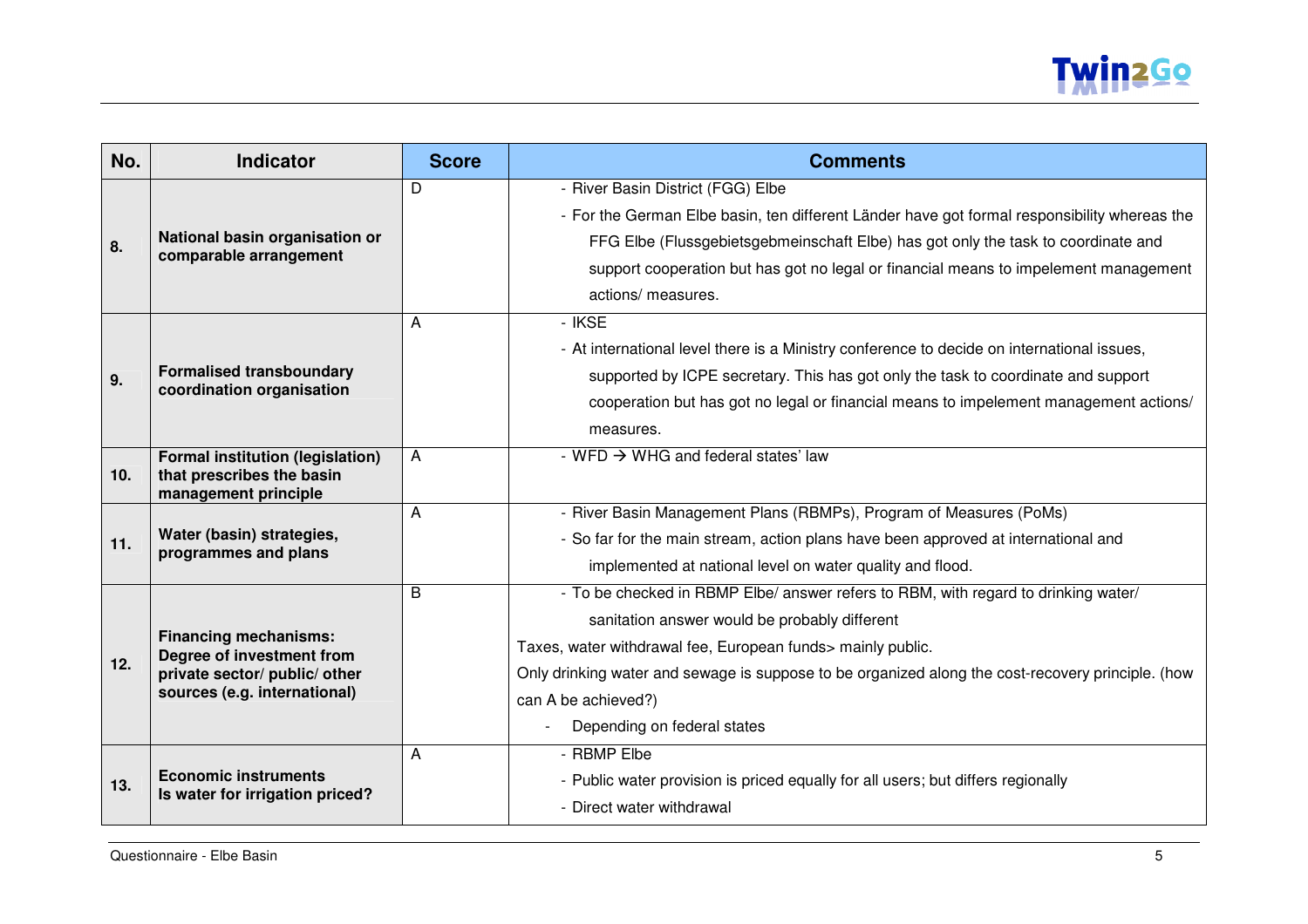

| No.  | <b>Indicator</b>                                 | <b>Score</b> | <b>Comments</b>                                                                                      |
|------|--------------------------------------------------|--------------|------------------------------------------------------------------------------------------------------|
|      | <b>Economic instruments</b>                      | A            | - RBMP Elbe                                                                                          |
| 14.  | Is water for households priced                   |              | - Public water provision is priced equally for all users; but differs regionally                     |
|      | in urban areas?                                  |              | - Direct water withdrawal                                                                            |
|      |                                                  | A            | - RBMP Elbe                                                                                          |
| 15.  | <b>Economic instruments</b>                      |              | - Public water provision is priced equally for all users; but differs regionally                     |
|      | Is water for industry priced?                    |              | - Direct water withdrawal (Grundwasserentnahmegebühr)                                                |
| 16.  | Tradable permits related to                      | $\mathsf{C}$ | Permits are linked to specific use                                                                   |
|      | water abstraction/use                            | A            | $-WFD \rightarrow RBMP Elbe$                                                                         |
|      | Polluter pays principle (related                 |              | - Yes, a basic principle fixed in various paras in WHG; the AbwAbG provides incentives for           |
| 17.  | to water)                                        |              |                                                                                                      |
|      |                                                  |              | not polluting. PPP not applied for agriculture.                                                      |
| 18.  | <b>Environmental subsidies</b>                   | A            | Partially, e.g. financial incentives for agriculture to reduce impact on water from agricultural     |
|      | (related to water)                               |              | practices (CAP)                                                                                      |
| 19.  | <b>Payment for ecosystem</b>                     | B            | - Fresh water is priced                                                                              |
|      | services (related to water)                      | $\mathsf{C}$ | - Permits are not tradable for pollution but linked to the permit as such.                           |
|      | Tradable permits (related to                     |              | Permits for withdrawal can be allocated; there is no "open market" but a strong link to the regional |
| 20.  | water quality, maximum,<br>allowable loads etc.) |              |                                                                                                      |
|      |                                                  |              | water provider.                                                                                      |
| 21.  | Environmental tax (related to<br>water)          | A            | Wasserpfennig                                                                                        |
|      | <b>Presence of substituting</b>                  | A            | Conflicting interests from stakeholders like agriculture and energy                                  |
| 22.  | informal institutions for<br>management of water |              |                                                                                                      |
|      | <b>Presence of complementary</b>                 | A            | Network among water managers, e.g. DWA (german water association)                                    |
| 23.  | informal institutions for water                  |              |                                                                                                      |
| 23.a | management<br>Case-specific indicator(s)         |              |                                                                                                      |
|      |                                                  |              |                                                                                                      |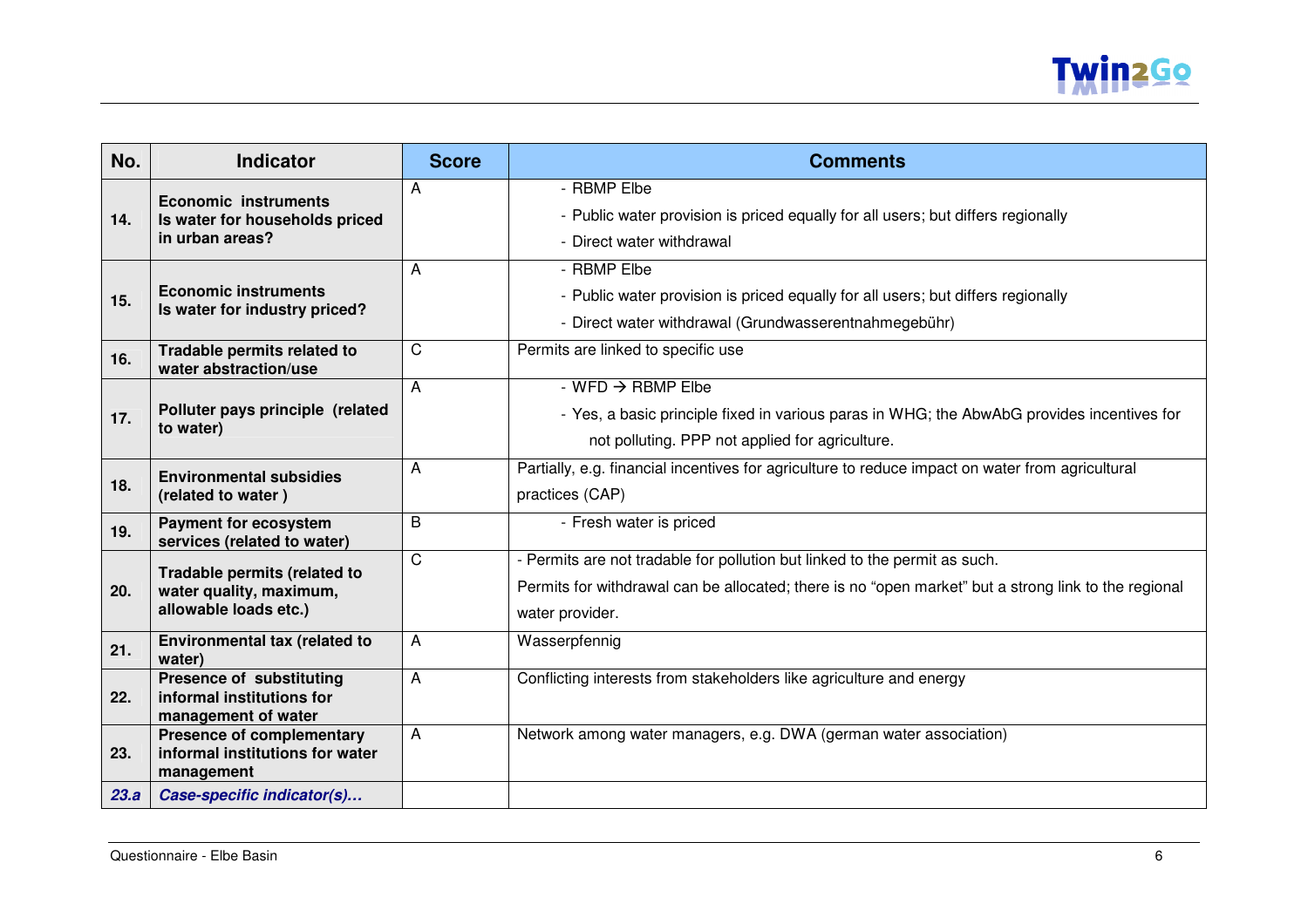

| No.                                                                | <b>Indicator</b>                                                                                   | <b>Score</b> | <b>Comments</b>                                                                                                                                                                              |
|--------------------------------------------------------------------|----------------------------------------------------------------------------------------------------|--------------|----------------------------------------------------------------------------------------------------------------------------------------------------------------------------------------------|
| b) Formalisation of IWRM principles & Millennium Development Goals |                                                                                                    |              |                                                                                                                                                                                              |
| 24.                                                                | <b>Formalised IWRM principles</b>                                                                  | A            | $WFD \rightarrow WHG$ , LWG                                                                                                                                                                  |
| 25.                                                                | State of implementation of<br><b>IWRM</b> principles                                               | B            | <b>RBMP</b>                                                                                                                                                                                  |
| 26.                                                                | <b>Capacity to implement IWRM</b>                                                                  | B            | Deficits in integrating across sectors and scales                                                                                                                                            |
| 27.                                                                | Is universal and non-<br>discriminatory access to safe<br>drinking water and sanitation a<br>goal? | A            | Not formulated as a "goal", but considered to be implemented already                                                                                                                         |
| 28.                                                                | Integration of wetlands in<br><b>IWRM and IRBM*</b>                                                | A            | $WFD \rightarrow WHG$ , RBMP Elbe                                                                                                                                                            |
| 28.a                                                               | Case-specific indicator(s)                                                                         |              |                                                                                                                                                                                              |
| c) Decision making regarding uncertainties                         |                                                                                                    |              |                                                                                                                                                                                              |
| 29.                                                                | <b>General practices for dealing</b><br>with uncertainties                                         | B            | - Addressed in CIS-Guidance and dealt with in GLOWA-Elbe, but degree to which<br>incorporated in Elbe river basin unclear<br>- They try to incorporate quantified uncertainties if available |
| 30.                                                                | Dealing with uncertainties:<br><b>Reversible and flexible options</b>                              | B            | - Push to favour these options, but no analysis conducted<br>- Options are decided at regional level                                                                                         |
| 31.                                                                | Dealing with uncertainties:<br><b>Safety margins</b>                                               | B            | - Safety margins are the only explicit approach to uncertainty                                                                                                                               |
| 32.                                                                | Are scenarios used for decision<br>making?                                                         | A            | - Used in RBMP Elbe and in scientific projects (GLOWA-Elbe, NeWater)<br>- Uncertainties in scenarios have kept them from being considered                                                    |
| 33.                                                                | <b>Climate risks: Climate</b><br>variability and change                                            | A            | RBMP, GLOWA-Elbe, International Commission for the Protection of the Elbe (ICPE)                                                                                                             |
| 33.a                                                               | Case-specific indicator(s)                                                                         |              |                                                                                                                                                                                              |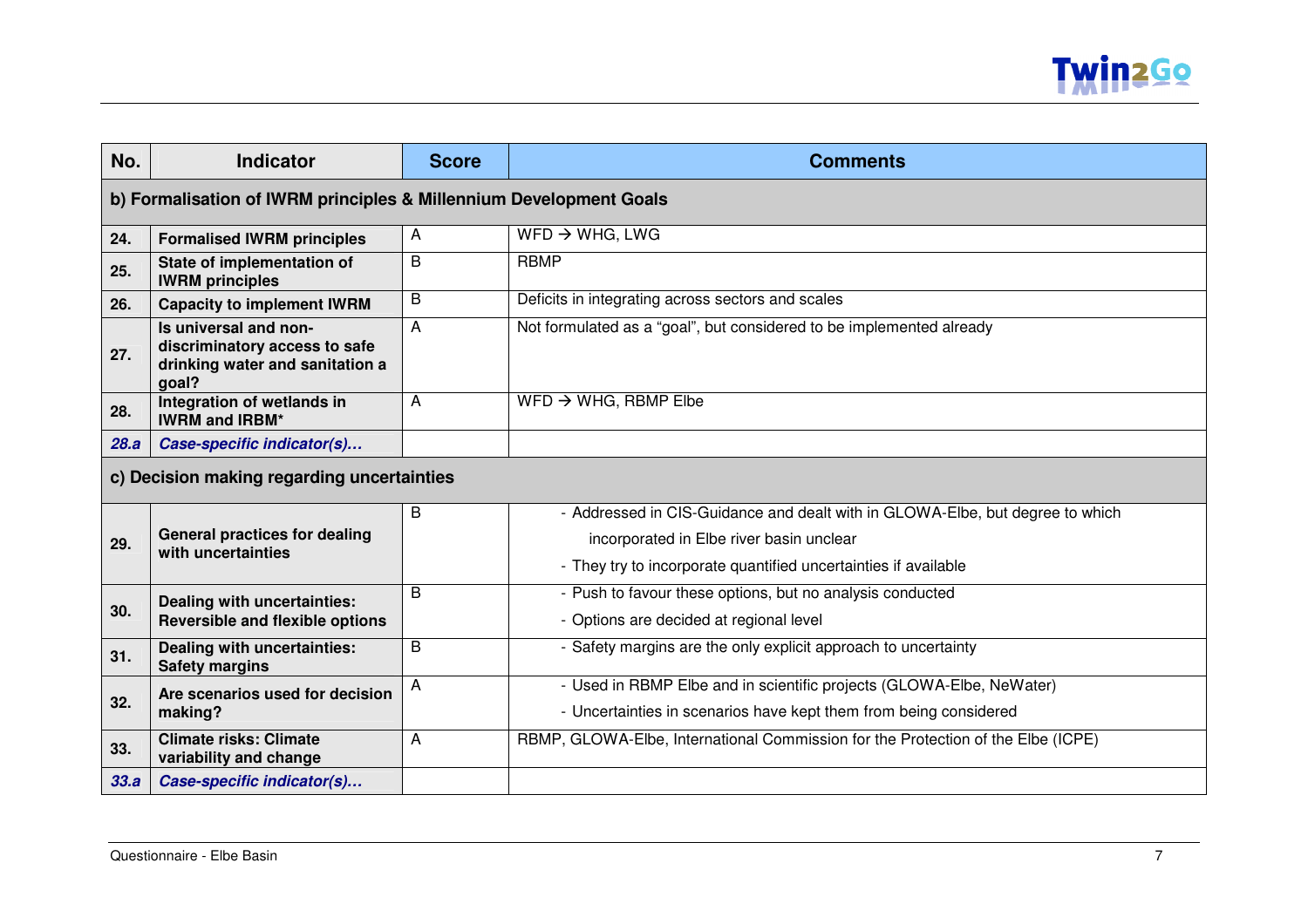

| No.                                                                    | <b>Indicator</b>                                                                                                    | <b>Score</b>                                                                                                                                                                                                                                                                                                                                                                                                                                                                                                                                       | <b>Comments</b>                                                                                                                                                                                                          |  |
|------------------------------------------------------------------------|---------------------------------------------------------------------------------------------------------------------|----------------------------------------------------------------------------------------------------------------------------------------------------------------------------------------------------------------------------------------------------------------------------------------------------------------------------------------------------------------------------------------------------------------------------------------------------------------------------------------------------------------------------------------------------|--------------------------------------------------------------------------------------------------------------------------------------------------------------------------------------------------------------------------|--|
|                                                                        | II) Actor networks with emphasis on the role and interactions of state and non-state actors and power relationships |                                                                                                                                                                                                                                                                                                                                                                                                                                                                                                                                                    |                                                                                                                                                                                                                          |  |
|                                                                        | a) Cooperation and coordination structures                                                                          |                                                                                                                                                                                                                                                                                                                                                                                                                                                                                                                                                    |                                                                                                                                                                                                                          |  |
| 34.                                                                    | <b>Vertical coordination</b><br>(governmental)                                                                      | B                                                                                                                                                                                                                                                                                                                                                                                                                                                                                                                                                  | - Formal structures set-up, degree of cooperation not evaluated<br>- E.g. through LAWA, FGG                                                                                                                              |  |
| 35.                                                                    | <b>Horizontal coordination</b><br>(governmental)                                                                    | $\mathsf{C}$                                                                                                                                                                                                                                                                                                                                                                                                                                                                                                                                       | - Sectoral integration and coordination depends strongly on specific civil servants<br>- Across provincial borders: FGG Elbe coordinates<br>- Different federal states interests dominate basin approach                 |  |
| 36.                                                                    | Role of local governments                                                                                           | B                                                                                                                                                                                                                                                                                                                                                                                                                                                                                                                                                  | - Relating to programs and plans (institutions?)<br>- Local governments are treated as stakeholders (mainly involved through participatory<br>processes)                                                                 |  |
| 36.a                                                                   | Case-specific indicator(s)                                                                                          |                                                                                                                                                                                                                                                                                                                                                                                                                                                                                                                                                    |                                                                                                                                                                                                                          |  |
| b) Information sharing via formal rules, dependency relationships etc. |                                                                                                                     |                                                                                                                                                                                                                                                                                                                                                                                                                                                                                                                                                    |                                                                                                                                                                                                                          |  |
| 37.                                                                    | Kinds of knowledge included<br>=> Role of experts/ science,<br>local/traditional knowledge                          | - Public participation following WFD requirements<br>A<br>This is not the same all over the basin. E.g Schleswig-Holstein and Thuringia build strong on local<br>knowledge gathered through their participatory processes then e.g. Lower Saxony.<br>Also, the traditional situation was that water authortities had a high expertise with no need for<br>additional knowledge in daily management.<br>- Often there is interest in scientific knowledge but its application/ relevance might be not in<br>the way the scientists have wished for. |                                                                                                                                                                                                                          |  |
| 38.                                                                    | Access to information =><br>about expert knowledge and<br>management plans                                          | B                                                                                                                                                                                                                                                                                                                                                                                                                                                                                                                                                  | Public participation following WFD requirements<br>- At the level of EU submitted reports. For the level of C-reports or even more detailed<br>stakeholders claim (at least in Lower Saxony) often lack of transparency. |  |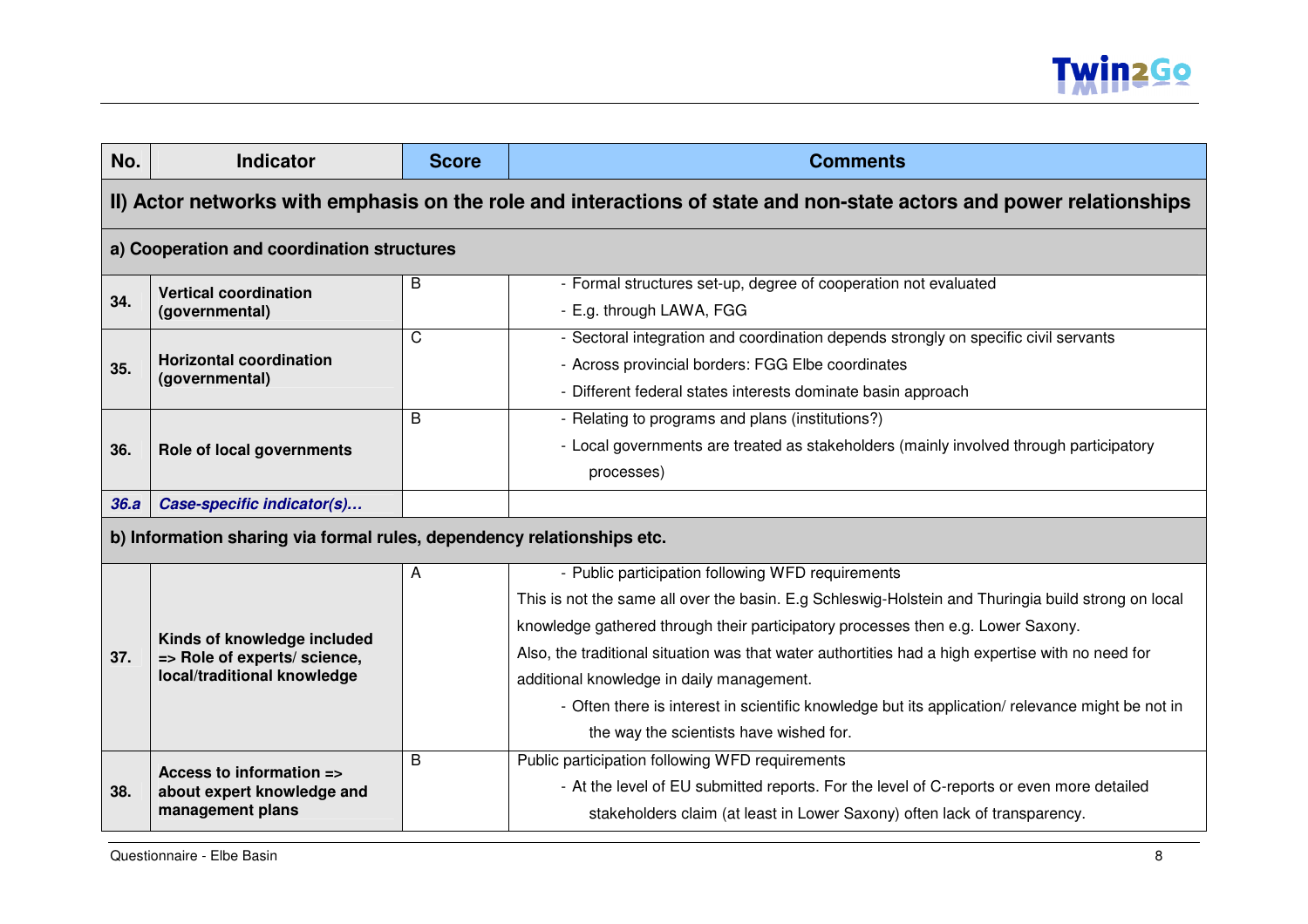

| No.  | <b>Indicator</b>                                                                                                                                   | <b>Score</b> | <b>Comments</b>                                                                                                                                               |  |
|------|----------------------------------------------------------------------------------------------------------------------------------------------------|--------------|---------------------------------------------------------------------------------------------------------------------------------------------------------------|--|
| 38.a | Case-specific indicator(s)                                                                                                                         |              |                                                                                                                                                               |  |
|      | III) Multi-level interactions across administrative boundaries and vertical integration across levels and horizontal<br>integration across sectors |              |                                                                                                                                                               |  |
|      | a) Centralisation                                                                                                                                  |              |                                                                                                                                                               |  |
| 39.  | One level one actor?                                                                                                                               | A            | - We assumed that is a collective actor<br>- Different water related sectors have different ministries                                                        |  |
| 40.  | Degree of centralisation                                                                                                                           | B            | - RBMP Elbe<br>- Policy development is centralized on a country level and on the federal states level                                                         |  |
| 41.  | <b>Technical capacity and economies</b><br>of scale                                                                                                | B            | - Local level lacks often capacity & resources, as do some of the federal states<br>- At basin scale they discussed priority areas<br>- Rather general score. |  |
| 42.  | <b>Legal obligations and</b><br>responsibility                                                                                                     | A            |                                                                                                                                                               |  |
| 42.a | Case-specific indicator(s)                                                                                                                         |              |                                                                                                                                                               |  |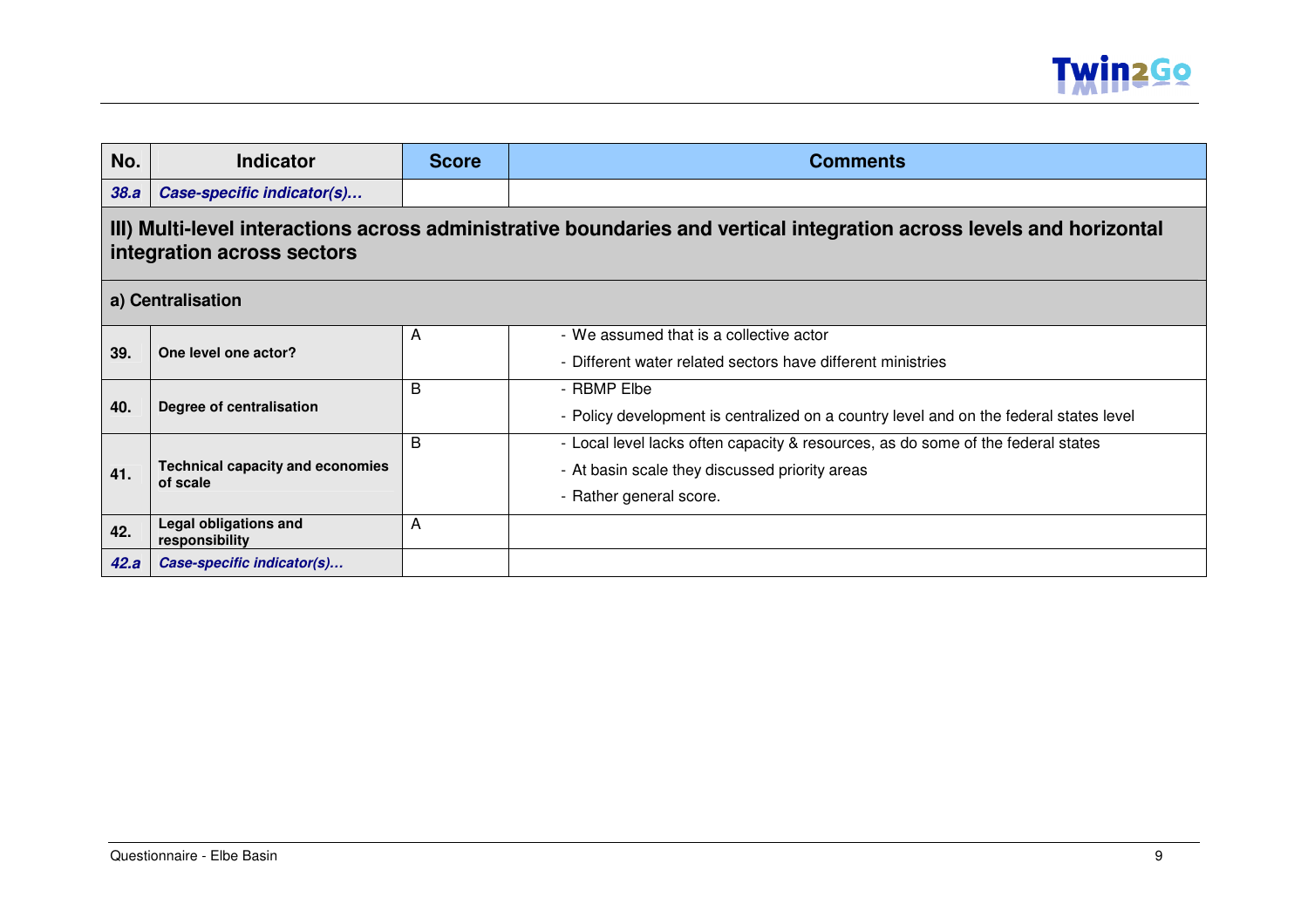

### **B) Context**

| No. | <b>Indicator</b>                                      | <b>Score</b>      | <b>Comments</b>                                                                      |
|-----|-------------------------------------------------------|-------------------|--------------------------------------------------------------------------------------|
|     | I) Societal dimension                                 |                   |                                                                                      |
|     |                                                       | D: 26.6%          | Source: United Nations Population Division (2008): World Urbanization Prospects: The |
| 43. | Proportion of the population<br>living in rural areas | CZ: 26.5%         | 2007 Revision Population Database, http://esa.un.org/unup/                           |
|     |                                                       |                   | Values for 2005                                                                      |
|     |                                                       | D: A(0.947)       | Human Development Index                                                              |
| 44. | State of societal development                         | CZ: A (0.903)     | Source: UNDP: Human Development Report, online at http://hdr.undp.org/en/statistics/ |
|     |                                                       |                   | Values for 2007                                                                      |
|     |                                                       | D: A(28.3)        | Gini Index                                                                           |
|     | Social sustainability (Gini                           | CZ: A(25.8)       | Source: UNDP: Human Development Report 2009,                                         |
| 45. | Index)                                                |                   | http://hdr.undp.org/en/media/HDR 2009 EN Complete.pdf - Values were calculated       |
|     |                                                       |                   | based on data by World Bank (2009d)                                                  |
|     |                                                       | $D: A(30, 496 \$  | GDP per capita (US-\$, PPP-corrected)                                                |
|     | Economic sustainability (e.g.                         | $CZ: B(20, 281 \$ | Source: World Bank, http://siteresources.worldbank.org/ICPINT/Resources/icp-final-   |
| 46. | GDP)                                                  |                   | tables.pdf                                                                           |
|     |                                                       |                   | Values for 2005                                                                      |
|     |                                                       | D: A(8.0)         | <b>Corruption Perception Index</b>                                                   |
|     | <b>Effectiveness of formal</b>                        | CZ: C(4.9)        | Source: Transparency International,                                                  |
| 47. | institutions                                          |                   | http://www.transparency.org/policy research/surveys indices/cpi/2009/cpi 2009 table  |
|     |                                                       |                   | Values for 2009                                                                      |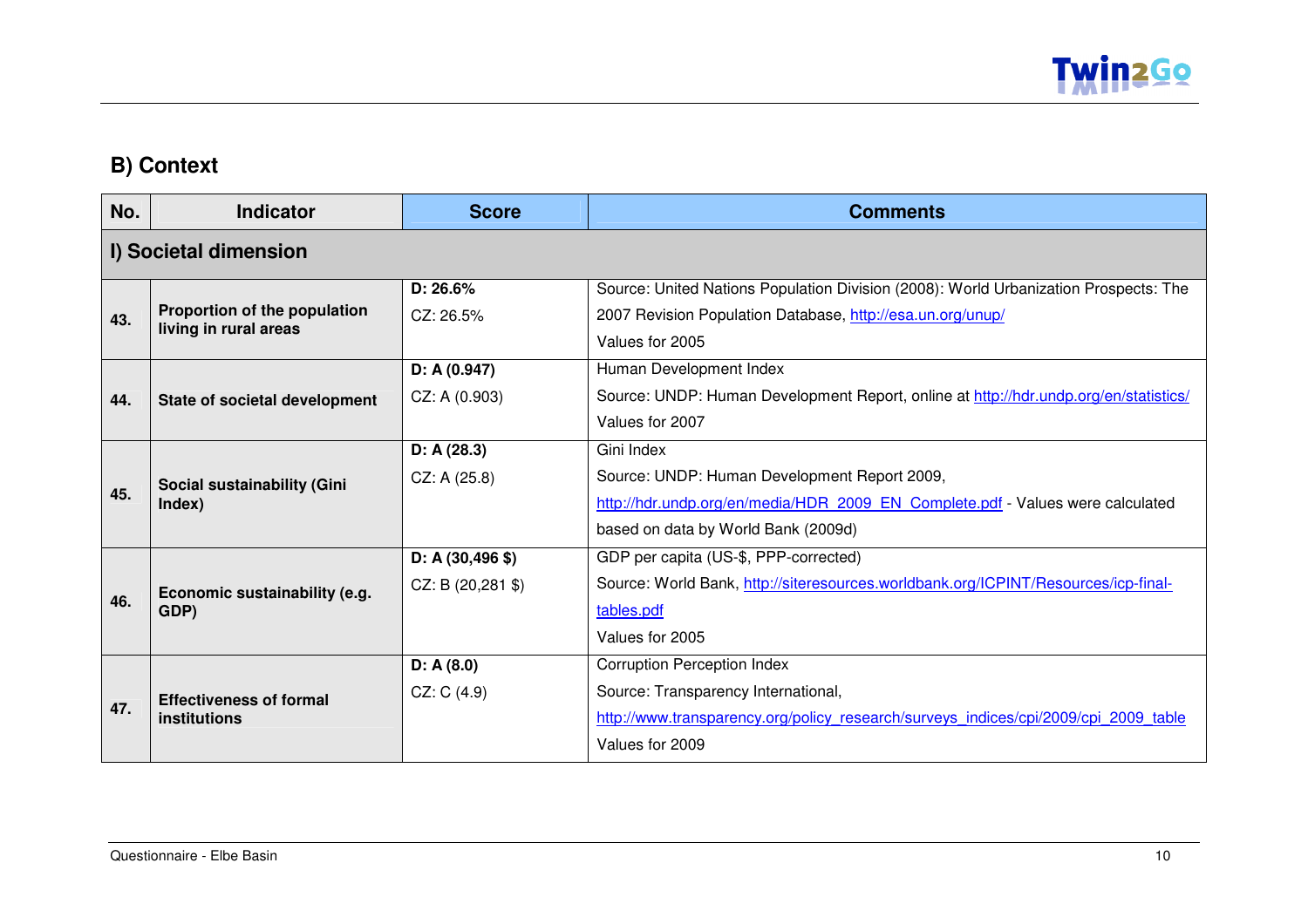

| No.  | <b>Indicator</b>                                                                         | <b>Score</b>         | <b>Comments</b>                                                                   |  |  |
|------|------------------------------------------------------------------------------------------|----------------------|-----------------------------------------------------------------------------------|--|--|
|      |                                                                                          | D: A(AAA)            | Rating by the rating agency "Standards & Poor                                     |  |  |
|      | <b>Trustworthiness of economic</b><br>institutional setting - degree of                  | CZ: B $(A - to AA+)$ | Source: The Guardian (article from 22.05.2009),                                   |  |  |
| 48.  | risk for foreign direct                                                                  |                      | http://www.guardian.co.uk/business/2009/may/22/recession-government-              |  |  |
|      | investment                                                                               |                      | borrowing#zoomed-picture                                                          |  |  |
|      | Presence of avenues of dissent                                                           | D: A(3.5)            | Press Freedom Index                                                               |  |  |
| 49.  | - press freedom, freedom of                                                              | CZ: A(5.0)           | Source: Reporters without Borders, http://www.rsf.org/en-classement1003-2009.html |  |  |
|      | speech                                                                                   |                      | Values for 2009                                                                   |  |  |
| 49.a | Case-specific indicator(s)                                                               |                      |                                                                                   |  |  |
|      | II) Good Governance Principles at the national level - legal basis at the national level |                      |                                                                                   |  |  |
|      | <b>Participation regarding</b>                                                           | A                    | - Required by WFD $\rightarrow$ WHG;                                              |  |  |
| 50.  | decision making in the water<br>sector                                                   |                      | - Other consultation procedures are in place for developing legislation           |  |  |
|      |                                                                                          |                      | - `Verbändeklage` as a tool for organize stakeholders                             |  |  |
| 51.  | <b>Transparency regarding water</b><br>allocation                                        | A                    |                                                                                   |  |  |
|      |                                                                                          | A                    | - A only referring to effectiveness                                               |  |  |
|      |                                                                                          |                      | - Ecological efficiency we cannot assess                                          |  |  |
|      | <b>Effectiveness and efficiency</b>                                                      |                      | - Referring to the establishment of existing control mechanism: In the context of |  |  |
| 52.  | regarding decision making in                                                             |                      | the WFD both e.'s have been considered and are (intended to be)                   |  |  |
|      | the water sector                                                                         |                      | implemented. However cost-efficiency is often criticized for not being            |  |  |
|      |                                                                                          |                      | sufficiently implemented. Economic issues of the WFD implementation               |  |  |
|      |                                                                                          |                      | belong to the most strongest discussed.                                           |  |  |
| 53.  | <b>Equitable and inclusive</b>                                                           | A                    | - With regard to water                                                            |  |  |
| 54.  | Predictability - with regard to<br><b>IWRM and climate change</b>                        | B                    |                                                                                   |  |  |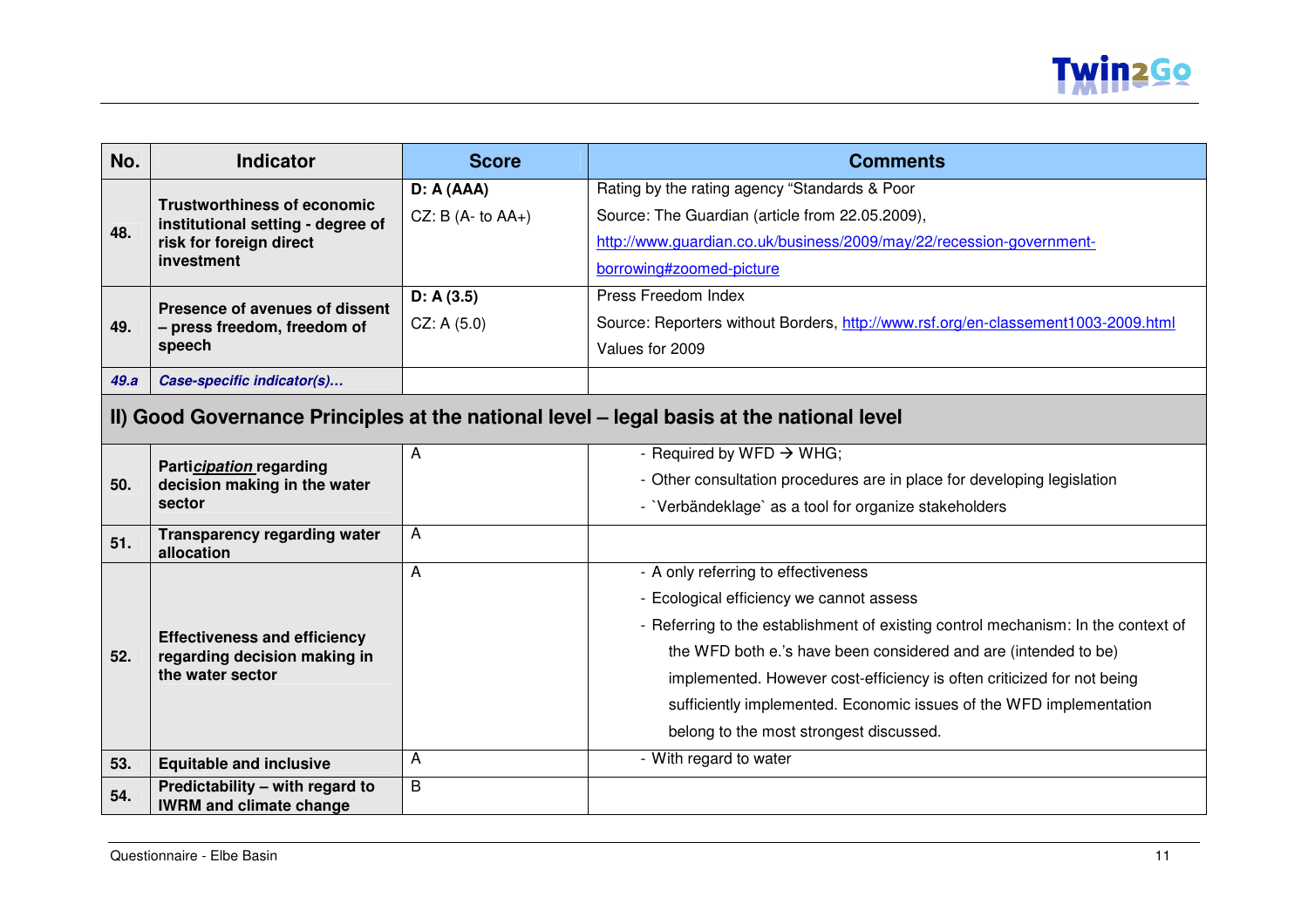

| No.  | <b>Indicator</b>                                                 | <b>Score</b>                            | <b>Comments</b>                                                                          |
|------|------------------------------------------------------------------|-----------------------------------------|------------------------------------------------------------------------------------------|
| 54.a | Case-specific indicator(s)                                       |                                         |                                                                                          |
|      | III) Environmental dimension                                     |                                         |                                                                                          |
|      |                                                                  | Cfb                                     | Source: Kottek, M., J. Grieser, C. Beck, B. Rudolf, and F. Rubel (2006), http://koeppen- |
| 55.  | Köppen-Geiger climate<br>classification (river basin)            |                                         | geiger.vu-wien.ac.at/present.htm#maps                                                    |
|      |                                                                  |                                         | For period from 1951 to 2000                                                             |
|      |                                                                  | SH, sub-humid (up and                   | Source: GWSP Digital Water Atlas (2008), GWSP Digital Water Atlas (2008),                |
|      |                                                                  | headwaters)                             | http://atlas.gwsp.org/index.php?option=com wrapper&Itemid=53                             |
| 56.  | <b>Climate Moisture Index</b>                                    | SA, semi arid (middle                   | &id desc=98&itemId desc=63&id ds=146&itemId ds=52                                        |
|      |                                                                  | lowland part)                           | &header=Climate%20Moisture%20Index&site=b1 cmi anWSAG1 0                                 |
|      |                                                                  | H, humid (delta area)                   | Reported are the dominant values in the Elbe basin                                       |
|      | <b>Climate Moisture Index</b><br><b>Coefficient of Variation</b> | C, high (upper and                      | Source: GWSP atlas (2008),                                                               |
|      |                                                                  | mddle part)                             | http://atlas.gwsp.org/index.php?option=com_wrapper&Itemid=53                             |
|      |                                                                  | B, (Between delta and                   | &id desc=126&itemId desc=63&id ds=171&itemId ds=52&header=Coefficient%20of               |
| 57.  |                                                                  | middle part)                            | %20                                                                                      |
|      |                                                                  | A, delta                                | Variation%20for%20Climate%20Moisture%20Index&site=b2 cmi annual cv                       |
|      |                                                                  |                                         | Reported are the dominant values in the Elbe basin                                       |
|      |                                                                  | D: D $(1,870 \text{ m}^3/\text{yr})$    | Source: UNESCO, UN World Water Development Report,                                       |
| 58.  | Per Capita Equivalent of<br><b>TARWA</b>                         | CZ: D $(1,290 \text{ m}^3/\text{yr})$   | http://www.greenfacts.org/en/water-resources/figtableboxes/3.htm                         |
|      |                                                                  |                                         | Values for 2005                                                                          |
|      | Average water availability at the                                | B (100-200 mm/yr)                       | Source: University of Kassel, WaterGAP 2.0, http://www.env-                              |
| 59.  | river basin level (1995)                                         |                                         | edu.gr/Documents/World%20Water%20in%202025.pdf                                           |
|      | Annual renewable water supply                                    | C $(1,000-1,700 \text{ m}^3/\text{yr})$ | Source: World Resources Institute, EarthTrends 2001,                                     |
| 60.  | per person by river basin (1995)                                 |                                         | http://earthtrends.wri.org/pdf library/maps/2-4 m WaterSupply1995.pdf                    |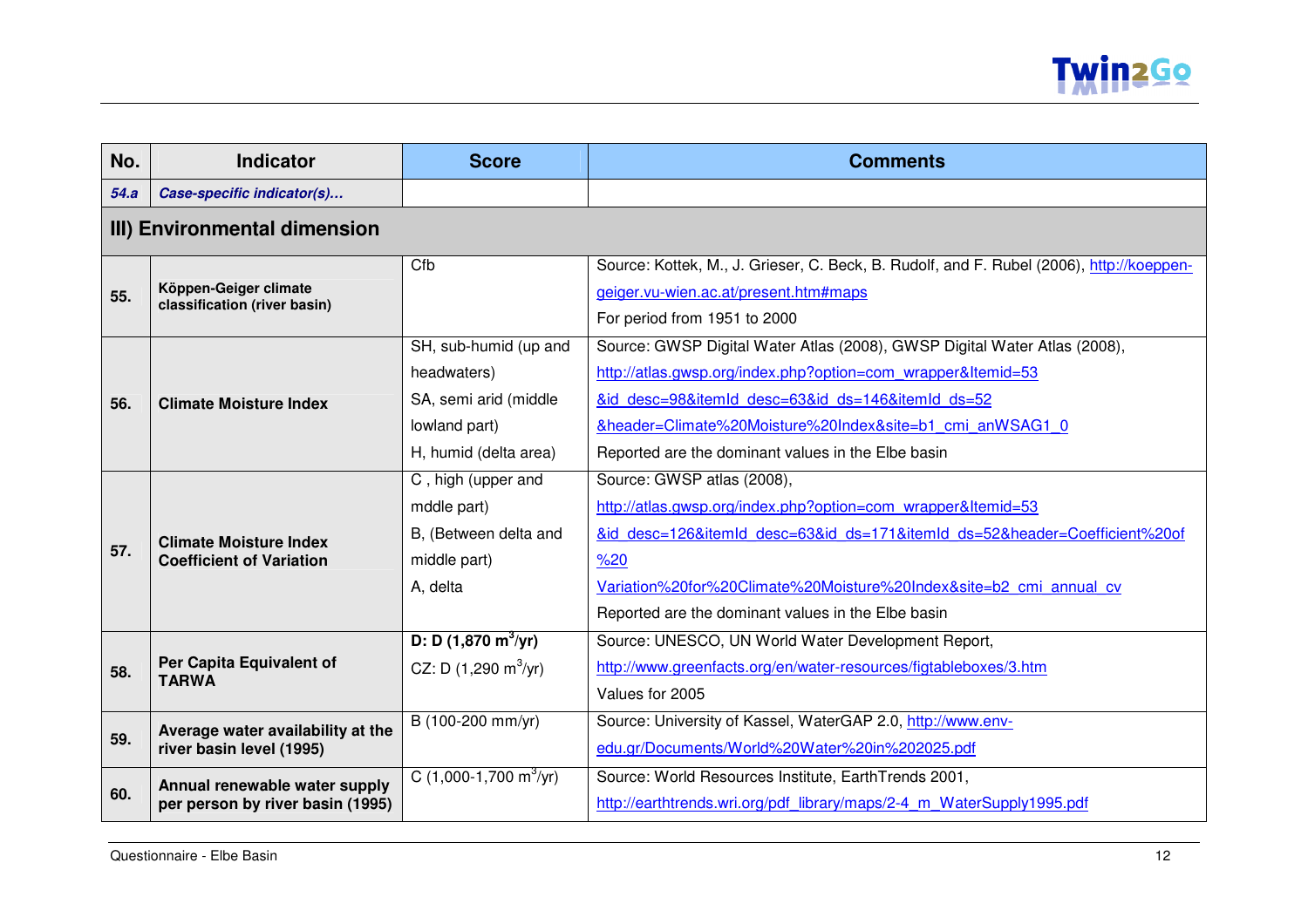

| No.               | <b>Indicator</b>                                                   | <b>Score</b>                            | <b>Comments</b>                                                                        |
|-------------------|--------------------------------------------------------------------|-----------------------------------------|----------------------------------------------------------------------------------------|
| 61.               | Projected annual renewable<br>water supply per person by           | C $(1,000-1,700 \text{ m}^3/\text{yr})$ | Source: World Resources Institute, EarthTrends 2001,                                   |
|                   | river basin (2025)                                                 |                                         | http://earthtrends.wri.org/pdf library/maps/2-4 m WaterSupply2025.pdf                  |
|                   |                                                                    | B (low) with patches of                 | Source: UNESCO, World Water Development Report II,                                     |
|                   | <b>Relative Water Stress Index</b>                                 | E (very high)                           | http://wwdrii.sr.unh.edu/download.html                                                 |
| 62.               |                                                                    |                                         | Downstream is average value                                                            |
|                   |                                                                    |                                         | The illustration (I4) has bad quality. Please check if the judgement is appropriate.   |
|                   |                                                                    | D: B (medium low)                       | Source: Oxford Centre for Water Research (OCWR), 2008-2010,                            |
| 63.               | <b>Climate Vulnerability Index</b>                                 | CZ: B (medium low)                      | http://ocwr.ouce.ox.ac.uk/research/wmpq/cvi/                                           |
|                   |                                                                    | A                                       | Art. 5 report                                                                          |
|                   |                                                                    |                                         | - For fishery: B                                                                       |
|                   |                                                                    |                                         | Chemical pressures (from the sediments; in the water also often<br>$\circ$             |
|                   | Degree to which water quality                                      |                                         | coming from CZ, but also from German former instustrial sites) restrict                |
|                   | status restricts usability of<br>users' types                      |                                         | eating fish/fishery.                                                                   |
|                   |                                                                    |                                         | Elbe mouth in Hamburg/ O2 deficit, especially in summer blocks<br>$\circ$              |
|                   |                                                                    |                                         | connectivities as does the only weir in the German Elbe stream.                        |
|                   |                                                                    |                                         | Downstream of Talsperren, temperature problems for fishs in outflow.                   |
|                   |                                                                    | B                                       | - RBMP Elbe                                                                            |
|                   |                                                                    |                                         | - According to Art 5 report, > 50% of surface water bodies and groundwater             |
|                   | modification                                                       |                                         | bodies will not reach the good ecological status/potential by 2010.                    |
|                   |                                                                    |                                         | Connectivity is one of the main issues in the sub-basins.                              |
|                   |                                                                    | B                                       | Floodplains have been used for agriculture/ building but are increasingly "given back" |
|                   |                                                                    |                                         | e.g. Biosphärenreserverat. Floodplain establishment has led to constraints to          |
|                   | hydrological processes                                             |                                         | agriculture for the contamination of the sediment brought with the floods.             |
|                   |                                                                    |                                         | Local increase of flood risk due to sealed land (more sub-basin issue)                 |
| 64.<br>65.<br>66. | <b>Extent of flow and channel</b><br>Impact of land-use changes on |                                         |                                                                                        |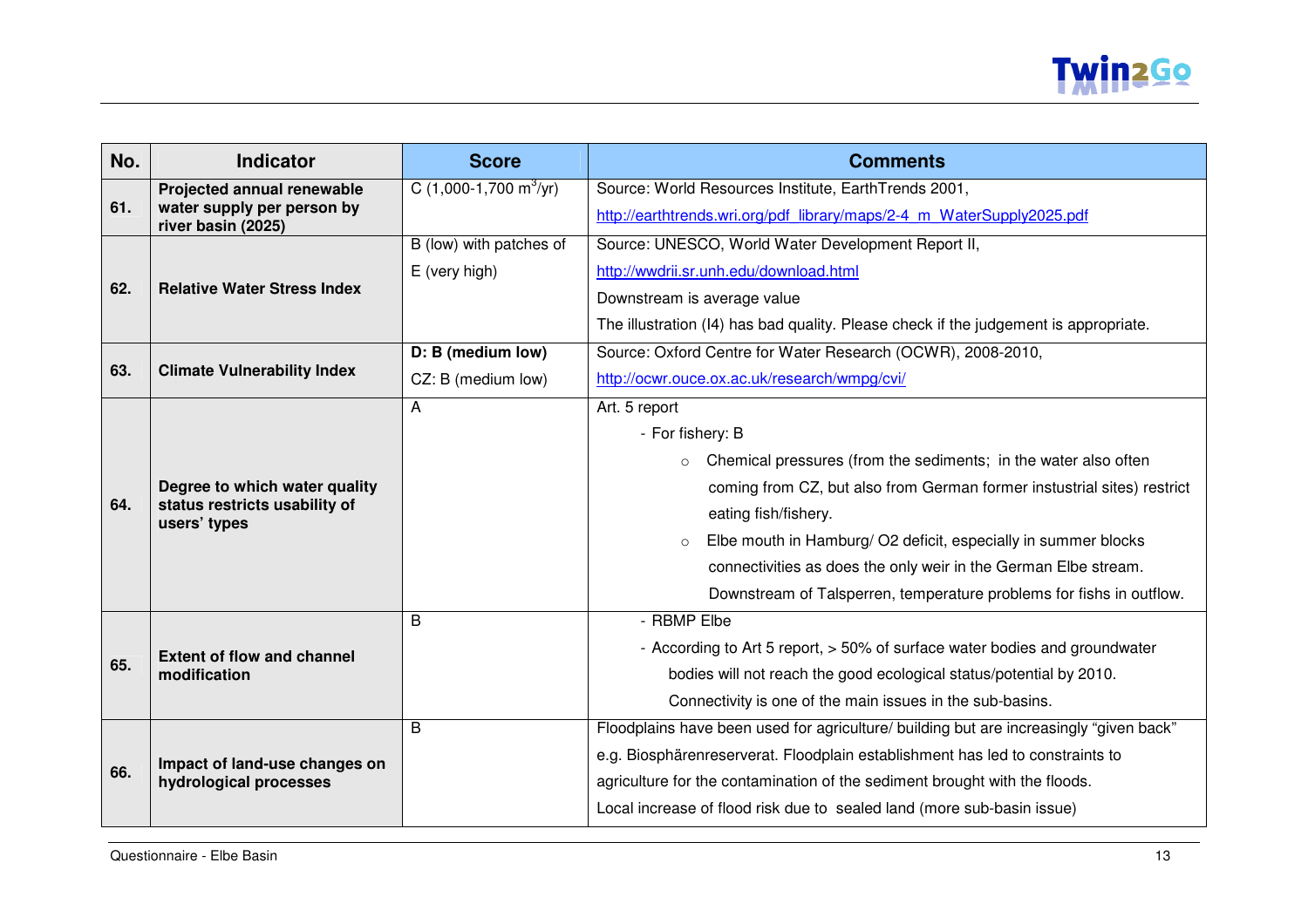

| No.  | <b>Indicator</b>                                                                                    | <b>Score</b>           | <b>Comments</b>                                                                            |
|------|-----------------------------------------------------------------------------------------------------|------------------------|--------------------------------------------------------------------------------------------|
|      | Uncertainty associated to<br>climate change predictions<br>regarding precipitation for the<br>basin | Upstream: C to D (0.2- | Source: Illustration from MAGICC-SCENGEN tool at the end of the guidance document          |
|      |                                                                                                     | (0.4)                  | Comment by group: introduce different scores; highest uncertainty should be C. (too        |
| 67.  |                                                                                                     | Mid- and downstream: B | late. Scores won't be changed). Also hypotheses as laid out in the guidance document       |
|      |                                                                                                     | $(0.6 - 0.8)$          | is questioned, since high uncertainty is not necessarily the problem but the potential for |
|      |                                                                                                     |                        | extreme changes makes the process more difficult.                                          |
| 67.a | Case-specific indicator(s)                                                                          |                        |                                                                                            |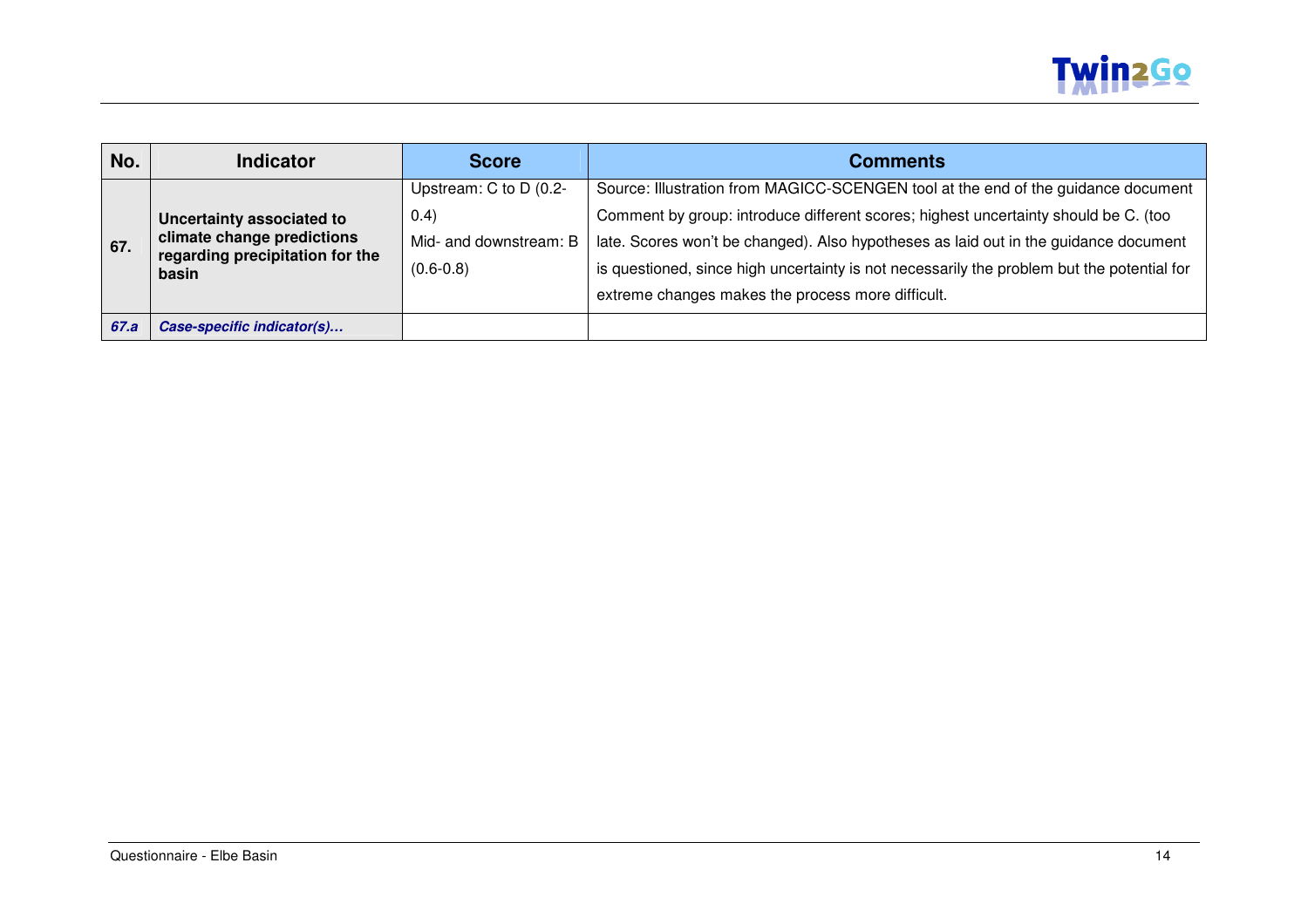

### **C) Performance**

| No.  | <b>Indicator</b>                                                                             | <b>Score</b>               | <b>Comments</b>                                                                                                                                                      |  |  |
|------|----------------------------------------------------------------------------------------------|----------------------------|----------------------------------------------------------------------------------------------------------------------------------------------------------------------|--|--|
|      | I) Progress towards stated Goals                                                             |                            |                                                                                                                                                                      |  |  |
| 68.  | Progress towards sustainable<br>access to safe drinking water<br>(MDG drinking water target) | D: A<br>CZ: A              | Source: WHO & UNICEF (2008), Progress on Drinking Water and Sanitation: Special Focus on<br>Sanitation, http://www.wssinfo.org/en/40 MDG2008.html<br>Values for 2006 |  |  |
| 69.  | Proportion of population with<br>access to improved drinking<br>water                        | D: A(100%)<br>CZ: A (100%) | Source: UN statistics of MDG progress, http://mdgs.un.org/unsd/mdg/Data.aspx<br>Values for 2006                                                                      |  |  |
| 70.  | Proportion of rural population<br>with access to improved<br>drinking water                  | D: A(100%)<br>CZ: A (100%) | Source: UN statistics of MDG progress, http://mdgs.un.org/unsd/mdg/Data.aspx<br>Values for 2006                                                                      |  |  |
| 71.  | Progress towards sustainable<br>access to basic sanitation<br>(MDG sanitation target)        | D: A<br>CZ: C              | Source: WHO & UNICEF (2008), Progress on Drinking Water and Sanitation: Special Focus on<br>Sanitation, http://www.wssinfo.org/en/40 MDG2008.html<br>Values for 2006 |  |  |
| 72.  | Proportion of population with<br>access to improved sanitation<br>facilities                 | D: A(100%)<br>CZ: B (99%)  | Source: UN statistics of MDG progress, http://mdgs.un.org/unsd/mdg/Data.aspx<br>Values for 2006                                                                      |  |  |
| 73.  | Proportion of rural population<br>with access to improved<br>sanitation facilities           | D: A(100%)<br>CZ: B (98%)  | Source: UN statistics of MDG progress, http://mdgs.un.org/unsd/mdg/Data.aspx<br>Values for 2006                                                                      |  |  |
| 73.a | Case-specific indicator(s)                                                                   |                            |                                                                                                                                                                      |  |  |
|      | II) Good governance principles as indicators for the process dimension                       |                            |                                                                                                                                                                      |  |  |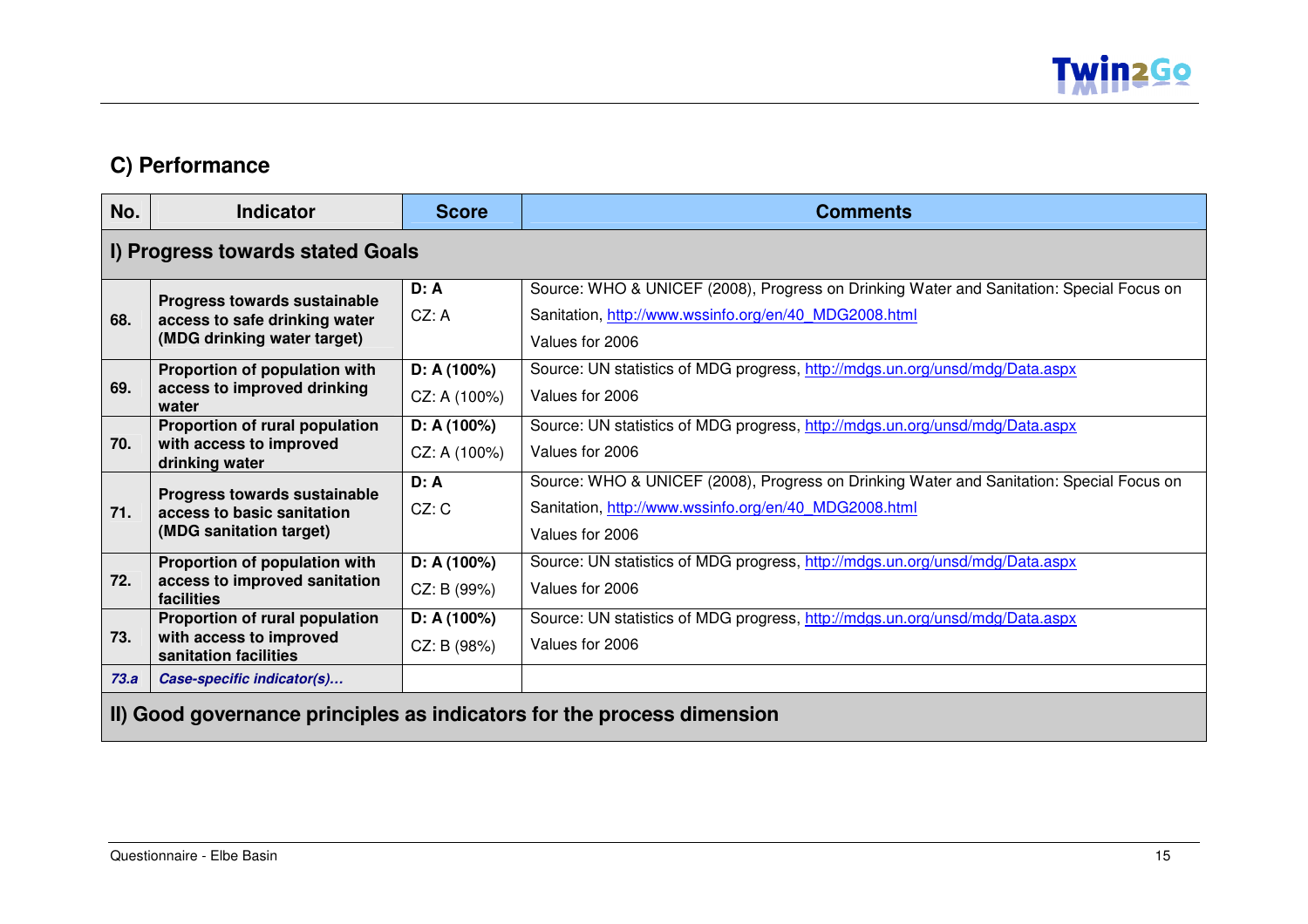

| No.  | <b>Indicator</b>                                                                        | <b>Score</b>   | <b>Comments</b>                                                                             |
|------|-----------------------------------------------------------------------------------------|----------------|---------------------------------------------------------------------------------------------|
|      | <b>Participatory regarding</b>                                                          | $B -$          | - Obligatory and widespread hearing of experts and interested parties in comprehensive      |
|      |                                                                                         |                | formal arrangements for public participation (Raadgever & Mostert, NeWater Del.             |
|      |                                                                                         |                | 1.3.1, Chap. 2.5)                                                                           |
|      |                                                                                         |                | - However: Stakeholders often claim that they don't know how their comments have been       |
| 74.  | decision making in the water<br>sector                                                  |                | taken into account, especially at regional/local (even though they participated in active-  |
|      |                                                                                         |                | involvement institutions; may be C instead of B                                             |
|      |                                                                                         |                | Post-processing comment: The score was changed from "B/C" to "B-". According to the         |
|      |                                                                                         |                | comments "C" appears too strict as overall score.                                           |
| 75.  | <b>Transparency regarding water</b><br>allocation                                       | A              | - Water allocation is not a big issue until now                                             |
|      |                                                                                         | $\overline{B}$ | - There is a high uncertainty on how to achieve the env. Objectives of the WFD at all, let  |
|      |                                                                                         |                | alone in an efficient way. So if you consider the env. Obj. The goals of WRM you might      |
|      | <b>Effectiveness and efficiency</b><br>regarding decision making in<br>the water sector |                | say C. However, comparing this with other non-European basins, maybe it's also a            |
|      |                                                                                         |                | level of ambition might be considered rather high.                                          |
|      |                                                                                         |                | - Achievements of WFD obj is most certainly not efficient because a basin scale approach    |
| 76.  |                                                                                         |                | is not applied in the selection, planning and implementation of measures. Cost-             |
|      |                                                                                         |                | efficiency methodology has now only been applied in a rather pragmatic and limited          |
|      |                                                                                         |                | way.                                                                                        |
|      |                                                                                         |                | Post-processing comment: The score was changed from "B (in general), C (WFD                 |
|      |                                                                                         |                | implementation)" to "B-", because the indicator refers to water management in general, even |
|      |                                                                                         |                | though the WFD is an important aspect.                                                      |
| 77.  | <b>Equitable and inclusive</b>                                                          | A              |                                                                                             |
| 78.  | Predictability - with regard to<br><b>IWRM and climate change</b>                       | A              | - Adaptation strategies to climate change is under development                              |
| 78.a | Case-specific indicator(s)                                                              |                |                                                                                             |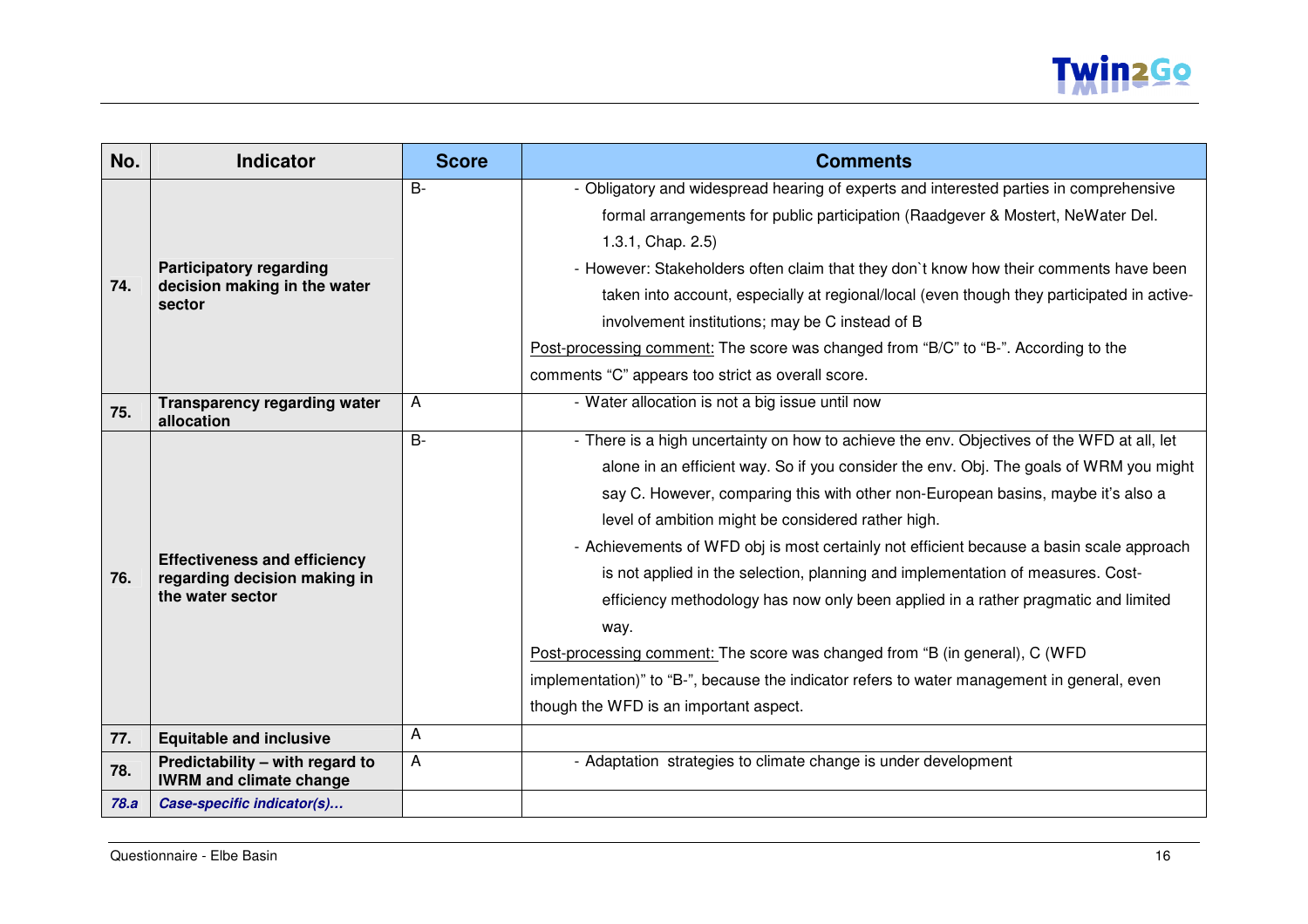

| No.  | <b>Indicator</b>                                                                                                                     | <b>Score</b> | <b>Comments</b>                                                                                                                                                                                                     |  |  |
|------|--------------------------------------------------------------------------------------------------------------------------------------|--------------|---------------------------------------------------------------------------------------------------------------------------------------------------------------------------------------------------------------------|--|--|
|      | III) Stakeholder participation                                                                                                       |              |                                                                                                                                                                                                                     |  |  |
| 79.  | Deliberative engagement<br>opportunities                                                                                             | B            | - Public participation following WFD requirements<br>- There is no national stakeholder platform in the Elbe basin. The international stakeholder<br>forum meets about every two years.                             |  |  |
| 80.  | Inclusiveness of stakeholder<br>participation                                                                                        | A            | - Public participation following WFD requirements<br>- Not for all processes stakeholder analysis                                                                                                                   |  |  |
| 80.a | Case-specific indicator(s)                                                                                                           |              |                                                                                                                                                                                                                     |  |  |
|      | IV) Response to climate change                                                                                                       |              |                                                                                                                                                                                                                     |  |  |
| 81.  | <b>Strategy for adaptation to</b><br>climate change in the water<br>sector                                                           | $C+$         | - Specific Annex on climate change impacts on RBMP exists. Adaptation strategy at<br>regional level (Federal States) are in preparation with reference to water<br>- Problems with the options/ scores              |  |  |
| 82.  | <b>Availability of specific</b><br>knowledge enabling adaptation                                                                     | B            | - Ongoing process with partial regional results<br>- In some regions A                                                                                                                                              |  |  |
| 83.  | Awareness of water managers<br>regarding adaptation to climate<br>change                                                             | B            | Awareness raised by Development at EU level (CIS-Guidance on CC and water), International<br>Elbe level (International Commission for the Protection of the Elbe, ICPE), national (LAWA, BMU)<br>and regional level |  |  |
| 84.  | <b>Coordinated implementation</b><br>process regarding adaptation<br>to climate change: Program /<br>Plan of activities and measures | A            | National Adaptation Action Plan due 2011, backed by strategies & programs at Federal State<br>Level (implementation)                                                                                                |  |  |
| 85.  | <b>Operational activities</b><br>(measures)                                                                                          | C            | Activities are in progress                                                                                                                                                                                          |  |  |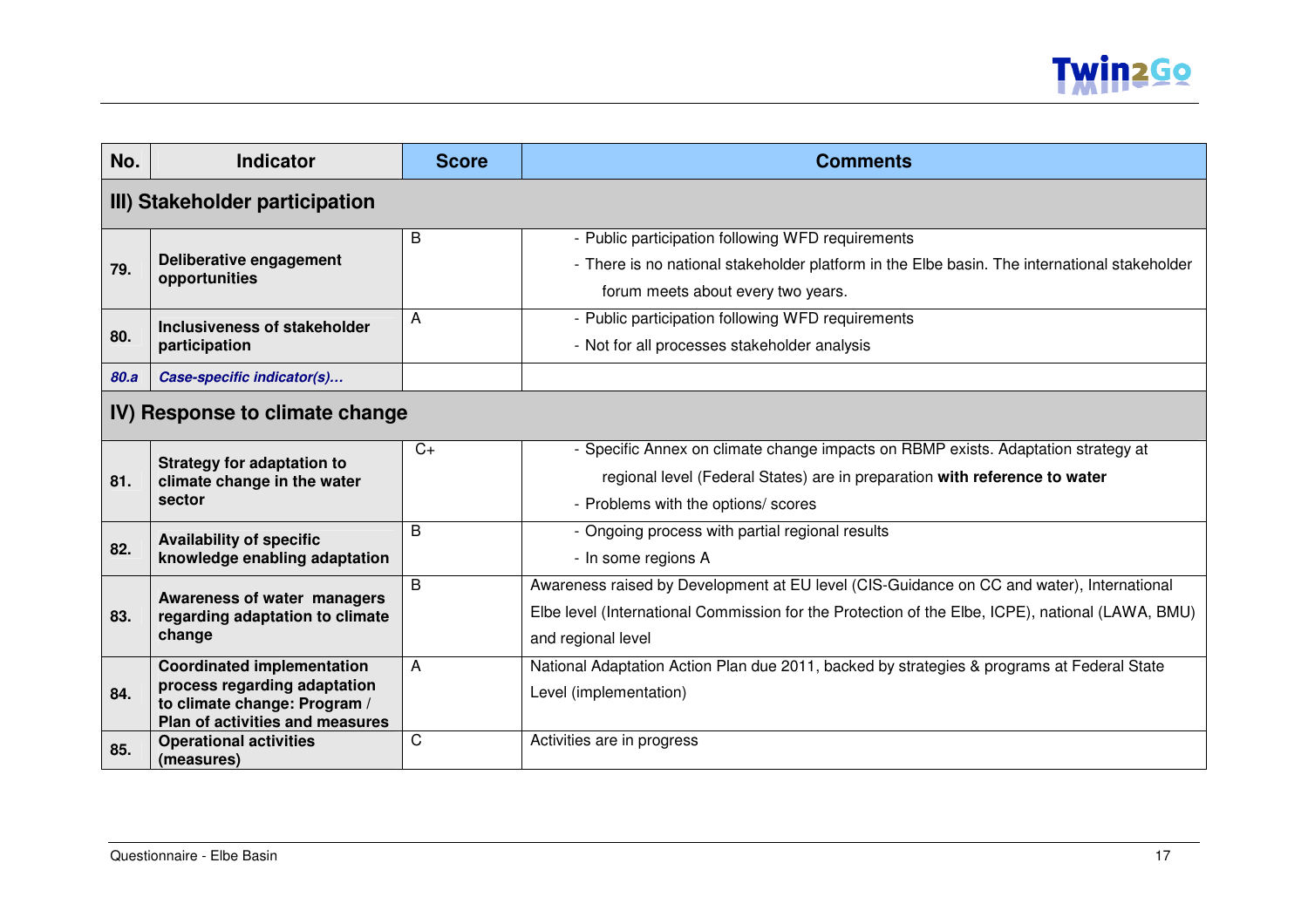

| No.  | <b>Indicator</b>                                                  | <b>Score</b> | <b>Comments</b>                                                                     |
|------|-------------------------------------------------------------------|--------------|-------------------------------------------------------------------------------------|
|      | Ways to deal with climate<br>variability (floods and<br>droughts) |              | - National + International forecast systems                                         |
|      |                                                                   |              | - For flood events, there are well working early warning systems and disaster       |
| 86.  |                                                                   |              | management structures in place. For heat/drought, until now the events haven't been |
|      |                                                                   |              | too extreme to cope with and currently research/governmental activites exists to    |
|      |                                                                   |              | develop strategies/ practices to cope with them                                     |
| 86.a | Case-specific indicator(s)                                        |              |                                                                                     |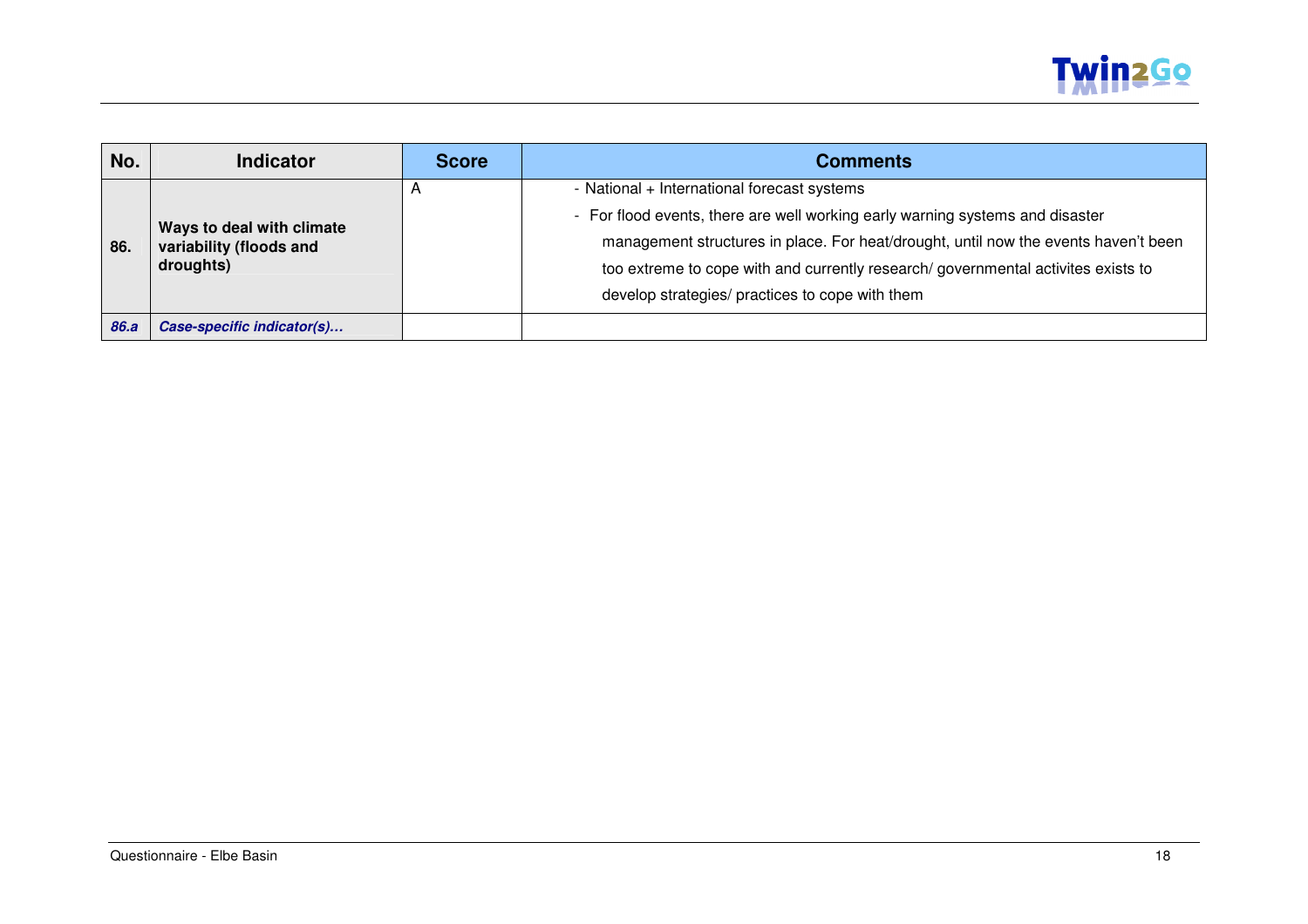

## **Additional case-specific indicators**

Please briefly define all case-specific indicators, which you have added, in the following table.

| No. | <b>Indicator</b>                           | <b>Definition</b> | <b>Hypothesis/statement</b><br>on relationship | <b>Scoring</b><br>scheme | How to assign scores (i.e.<br>which indicators/ on which<br>basis are scores allocated) | <b>Comment on data</b><br>source |
|-----|--------------------------------------------|-------------------|------------------------------------------------|--------------------------|-----------------------------------------------------------------------------------------|----------------------------------|
|     | <b>Case-specific</b><br>indicator 1        |                   |                                                | - A                      | (A)                                                                                     |                                  |
|     | <b>Case-specific</b><br>indicator 2        |                   |                                                | - A                      | (A)                                                                                     |                                  |
|     | <b>Case-specific</b><br>indicator 3        |                   |                                                | - A                      | (A)                                                                                     |                                  |
|     | <b>Case-specific</b><br><b>Indicator 4</b> |                   |                                                | - A                      | (A)                                                                                     |                                  |
|     | <b>Case-specific</b><br><b>Indicator 5</b> |                   |                                                | - A                      | (A)                                                                                     |                                  |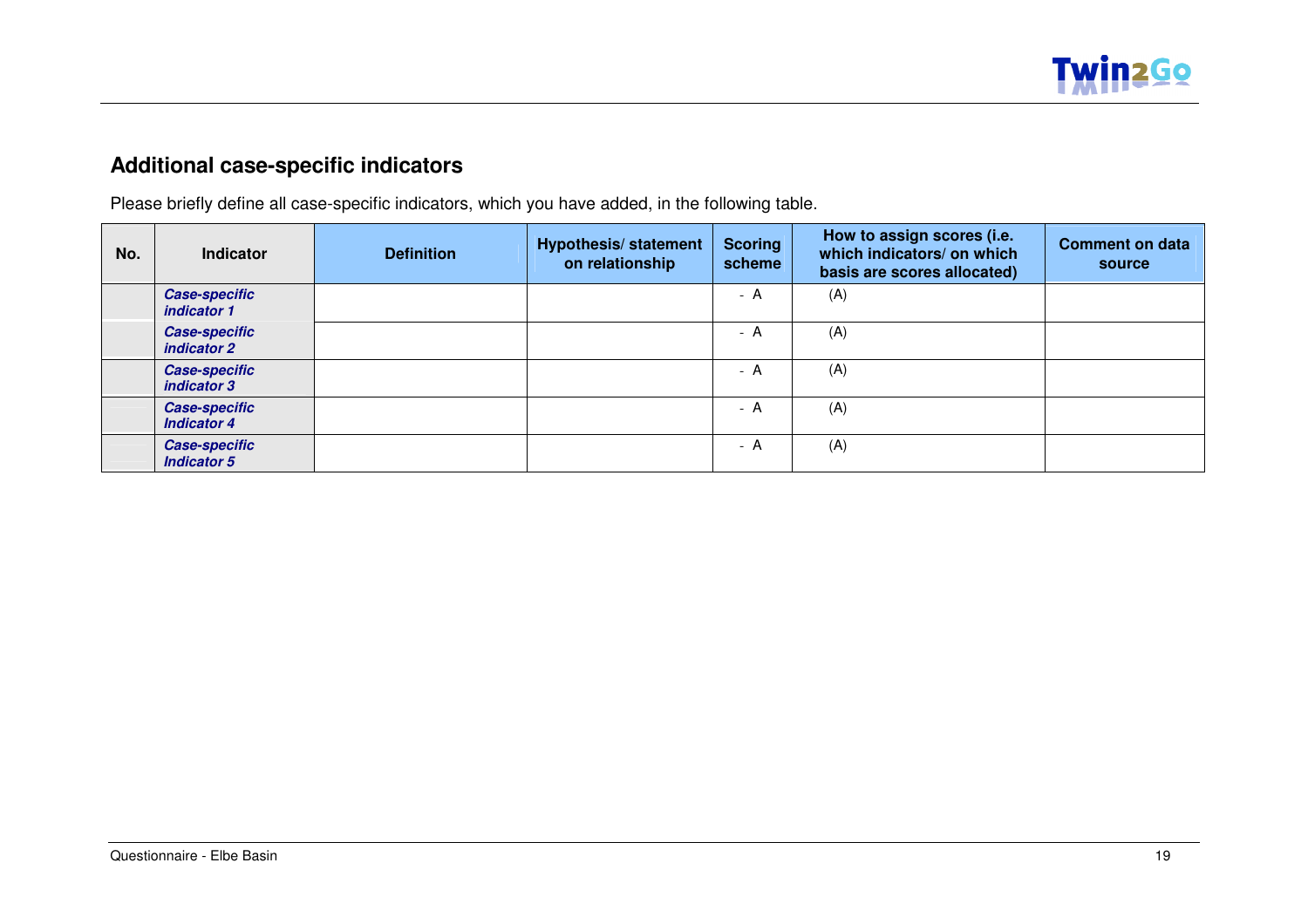

#### **Addendum - Context**

| No.        | Indicator                | <b>Score</b>           | <b>Comments</b>                                                                                 |  |  |  |
|------------|--------------------------|------------------------|-------------------------------------------------------------------------------------------------|--|--|--|
|            | I) Basin Characteristics |                        |                                                                                                 |  |  |  |
|            |                          | 96,932 km <sup>2</sup> | The total size of the Elbe basin is 148,268 km <sup>2</sup> .                                   |  |  |  |
|            |                          |                        | Source: Krysanova, V., Blažková, S., Košková, R., Hesse, C., Martínková, M., Möllenkamp, S. I.  |  |  |  |
| <b>67a</b> | <b>Sub-Basin Size</b>    |                        | Borowski (2005): Baseline Assessment of the Elbe Basin. [online] URL:                           |  |  |  |
|            |                          |                        | http://www.newater.uos.de/deliverables/D331 Baseline Assessment.pdf (= Deliverable 3.3.1 of the |  |  |  |
|            |                          |                        | NeWater project)                                                                                |  |  |  |
|            | Transboundary            | Yes                    | The Elbe basin is mainly shared by Germany and the Czech Republic. Tiny parts are located in    |  |  |  |
| 67b        |                          |                        | Austria and Poland.                                                                             |  |  |  |
|            |                          |                        | Source: Krysanova, V., Blažková, S., Košková, R., Hesse, C., Martínková, M., Möllenkamp, S. I.  |  |  |  |
|            |                          |                        | Borowski (2005): Baseline Assessment of the Elbe Basin. [online] URL:                           |  |  |  |
|            |                          |                        | http://www.newater.uos.de/deliverables/D331 Baseline Assessment.pdf (= Deliverable 3.3.1 of the |  |  |  |
|            |                          |                        | NeWater project)                                                                                |  |  |  |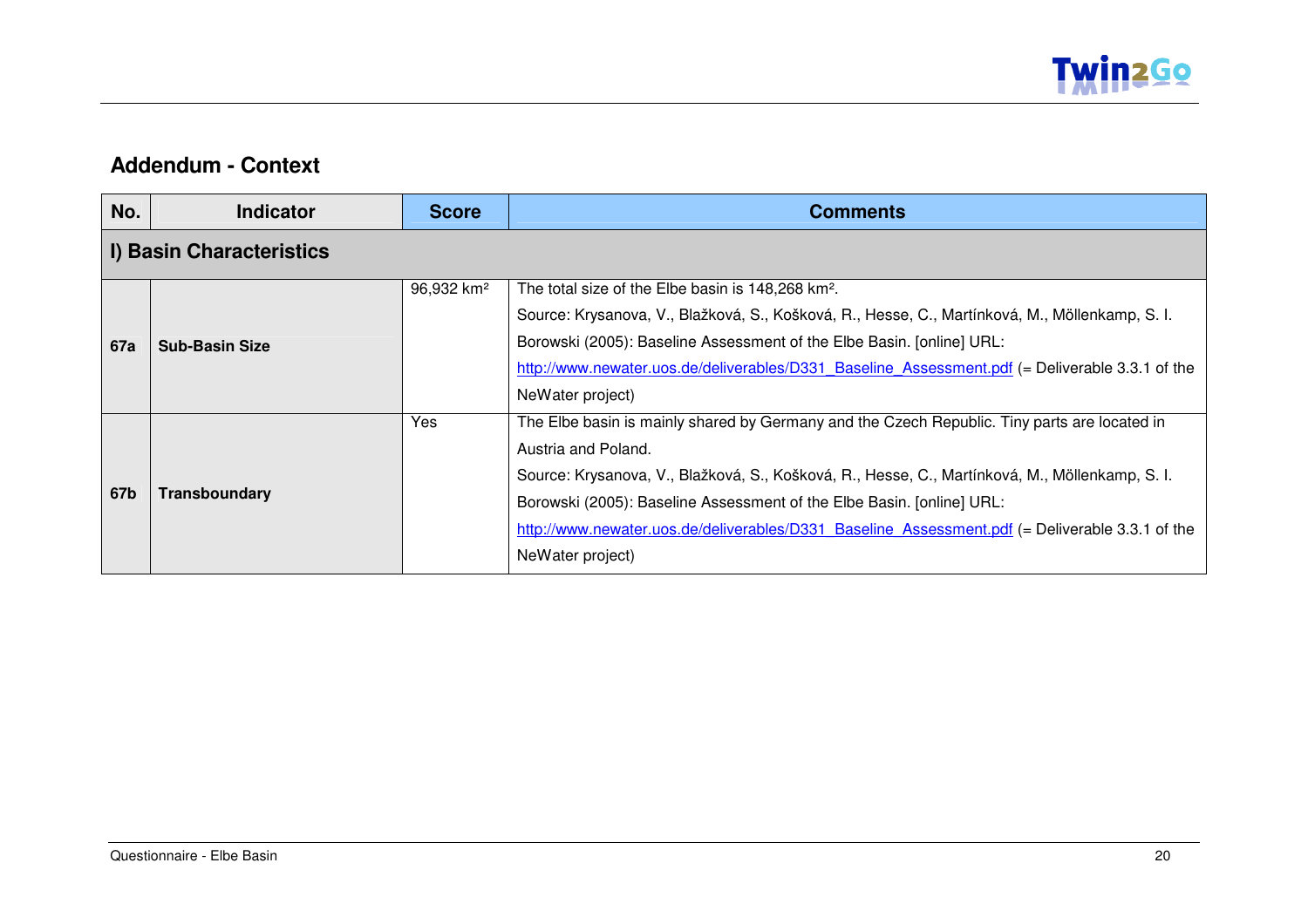#### **Addendum - Performance**

Comment: Scores for the following indicators were chosen with reference to the river basin management plan by the FGG Elbe for the German<br>part of the Elbe catchment (<u>http://www.fgg-elbe.de/tl\_fgg\_neu/interaktiver-bericht.</u>

| No. | <b>Indicator</b>                                    | <b>Score</b> | <b>Comments</b>                                                                                        |  |  |  |
|-----|-----------------------------------------------------|--------------|--------------------------------------------------------------------------------------------------------|--|--|--|
|     | I) Environmental sustainability                     |              |                                                                                                        |  |  |  |
|     | a) State of the water resources and the environment |              |                                                                                                        |  |  |  |
|     |                                                     | B            | The ecologic status of the German Elbe according to WFD as follows: 53% of the overall length of       |  |  |  |
|     |                                                     |              | rivers and 2% of the overall area of lakes fail the good status because of the biological component    |  |  |  |
|     |                                                     |              | "fishes". These numbers relate not solely to the proportion of original native fish in the RB. Instead |  |  |  |
|     |                                                     |              | they are the result of a multi-criteria evaluation including age-structure, etc.                       |  |  |  |
|     | <b>Aquatic biodiversity</b>                         |              | Post-processing comment: The missing score was set to "B". According to table 2 in the document        |  |  |  |
| 87  |                                                     |              | specified below, out of the 48 fish and cyclostomata species that had been present in the German       |  |  |  |
|     |                                                     |              | part of the Elbe basin until 1900, three were extinct in 1990-1999. This corresponds to an extinction  |  |  |  |
|     |                                                     |              | rate of 6.25%. Moreover, several species are threatened.                                               |  |  |  |
|     |                                                     |              | Source: Gaumert, T. (2000): Die Entwicklung des Fischartenspektrums der Elbe mit                       |  |  |  |
|     |                                                     |              | Berücksichtigung der Neozoen-Problematik. [online] URL: http://www.arge-                               |  |  |  |
|     |                                                     |              | elbe.de/wge/Download/Texte/FischNeoz.pdf                                                               |  |  |  |
|     | Invasive exotic species                             | A            | Post-processing comment: The score was not changed. Gaumert (2000, see indicator 87) states            |  |  |  |
| 88  |                                                     |              | that invasive fish species have not caused profound change in the fish fauna up to now.                |  |  |  |